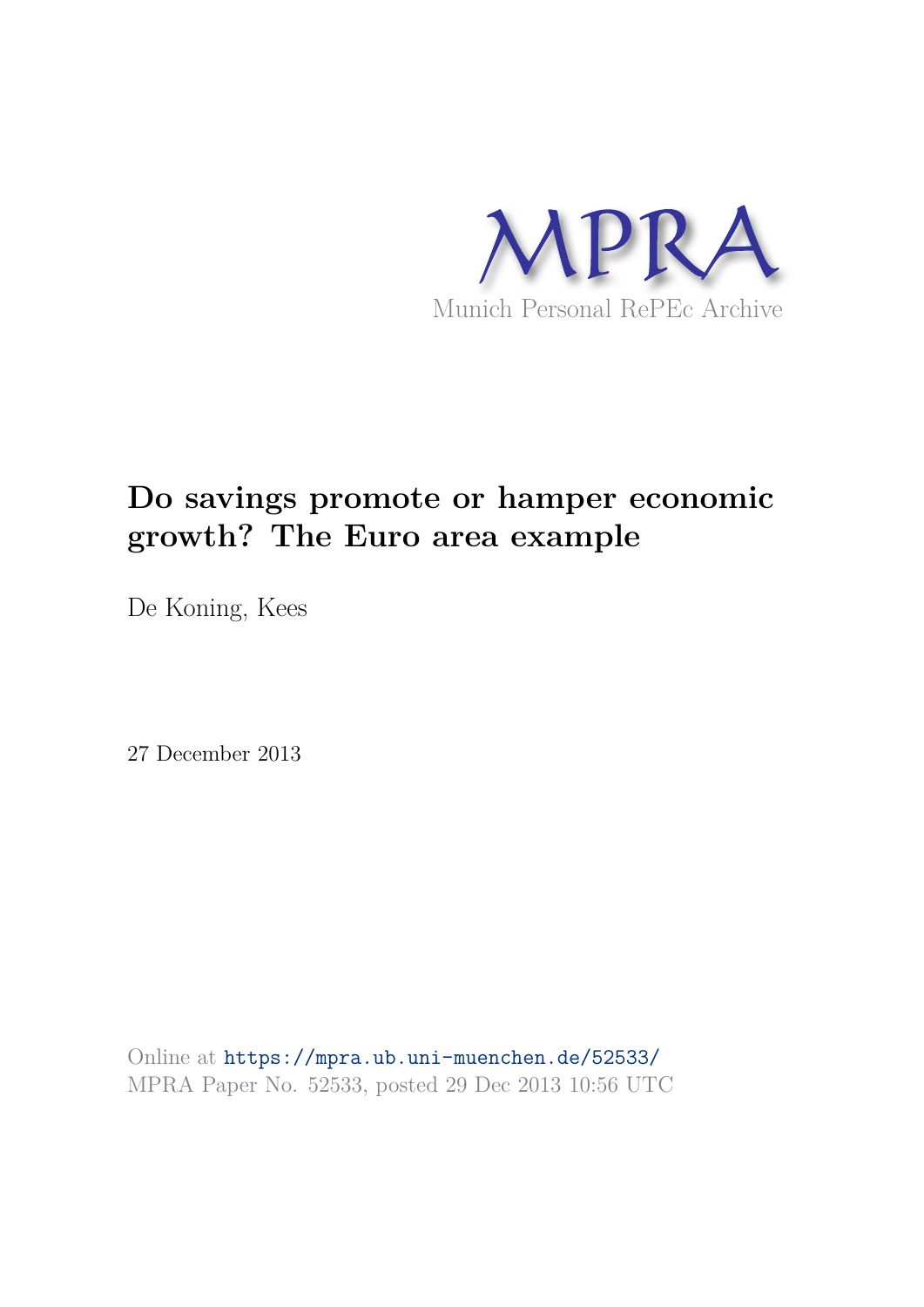**Do savings promote or hamper economic growth? The Euro area example.**

 $\mathcal{L}_\mathcal{L}$  , and the contribution of the contribution of the contribution of the contribution of the contribution of the contribution of the contribution of the contribution of the contribution of the contribution of

**Drs Kees De Koning**

**27th December 2013**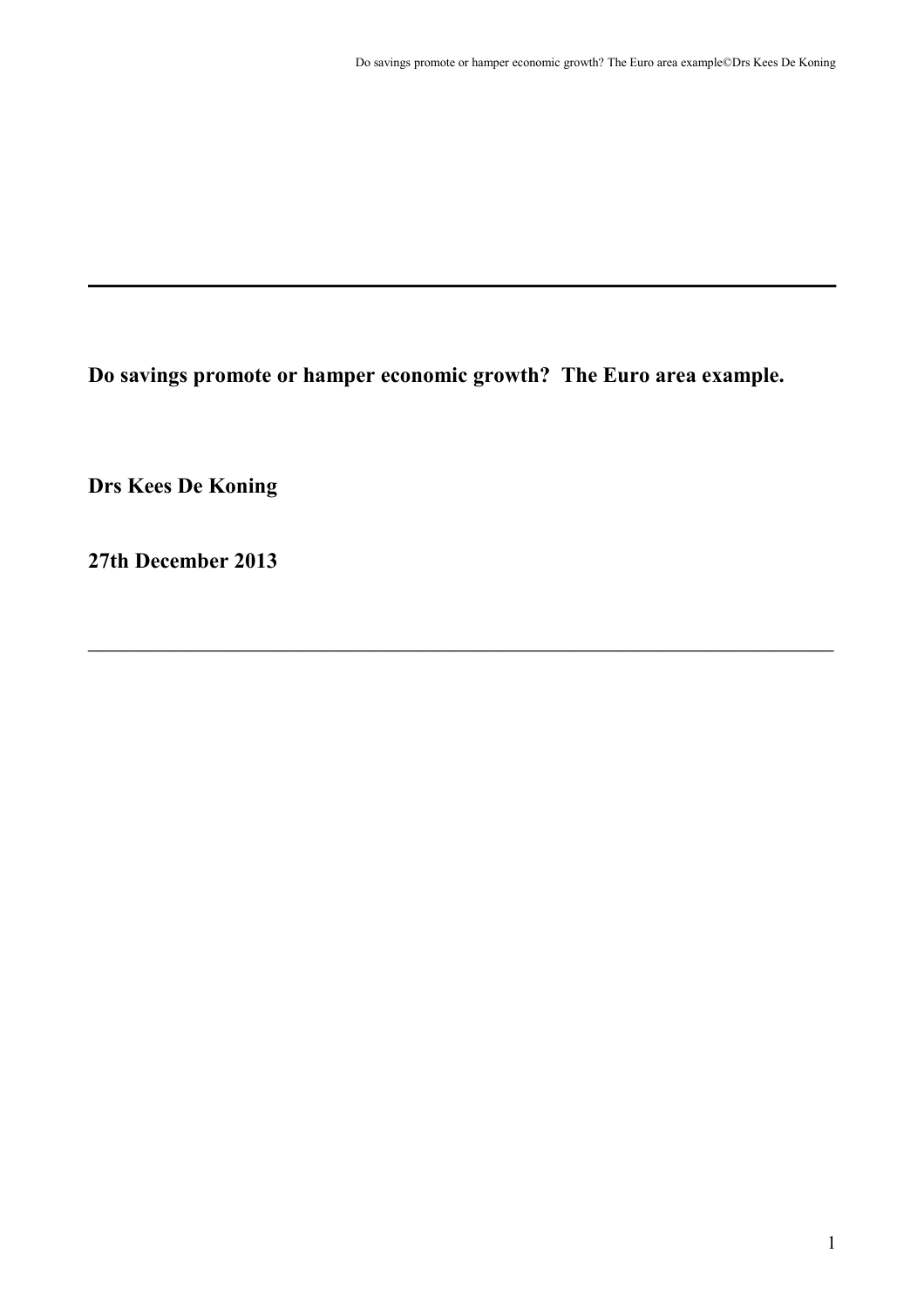| <b>Table of Contents</b>                                                            | Page                    |
|-------------------------------------------------------------------------------------|-------------------------|
| Introduction                                                                        | 3                       |
| 1. The Coin economic theory                                                         | 4                       |
| 1.1 Savings not used for output and employment growth: the financial use of savings | $\overline{\mathbf{4}}$ |
| 1.2 Savings equity positions do not follow supply and demand theories               | 5                       |
| 1.3 Losses to savings                                                               | 9                       |
| 2. Appropriate economic policy responses                                            | 9                       |
| 2.1 The re-balancing of the savings allocations                                     | 9                       |
| 2.2 The size of the economic losses to savings                                      | 11                      |
| 2.3 The economic process                                                            | 11                      |
| 2.4 Quantitative easing                                                             | 15                      |
| 2.5 The participants in the savings allocation process                              | 16                      |
| 3. The way forward                                                                  | 17                      |
| 3.1 Introduction                                                                    | 17                      |
| 3.2 Economic easing                                                                 | 18                      |
| 3.2.1 Example of a domestic scheme: The Netherlands                                 | 18                      |
| 3.2.2 A cross-border scheme in the Euro area                                        | 19                      |
| 3.3 Banking reform                                                                  | 20                      |
| 3.4 Government funding structures                                                   | 21                      |
| 3.5 Pension funds' contributions to economic growth                                 | 23                      |
| 3.6 The path back from quantitative easing                                          | 23                      |
| 4. Conclusions                                                                      | 25                      |
| <b>References</b>                                                                   | 27                      |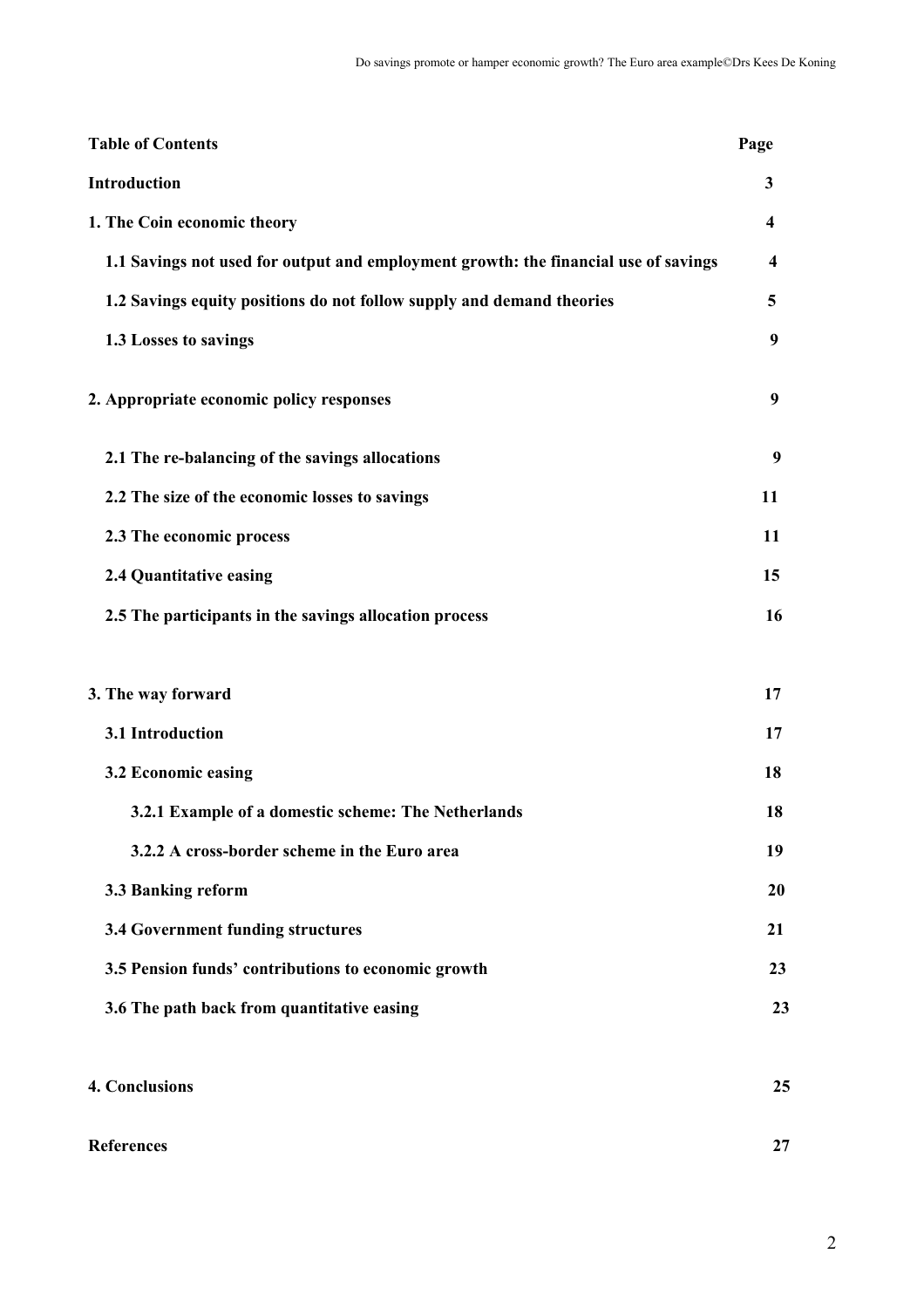## **Introduction**

Individual households save out of income by postponing consumption. Individual households aim to get a positive reward for such savings after inflation. The decision to save out of their disposable income is one made by the collective of individual households.

The real question about savings is not so much what individual households do -though important-, but what the users of the savings do with the money. Do such savings reach the companies or individuals which need the savings to expand production or consumption, or are savings allocated to applications which impede this purpose? The difference is the difference between the economic use of savings and the financial one.

The allocation of savings over their various uses is rarely made by individual households themselves. Governments decide over their own budgets and deficit funding. Government debt outstanding for longer than a year does no longer contribute to economic growth. Many companies -especially the bigger ones- attract equity resources from capital markets. This is a category of savings which directly supports economic growth. However when the shares are listed any increase in share price benefits the sellers of the shares, but the companies do not receive a single penny more. The increase in price is funded from savers, but is not returned to either consumers or producers; it is usually kept in financial claims on banks or other financial institutions like pension funds. The third category is funding house price increases. When individual households' incomes rise, so may house prices. However when house prices increase faster than the average income growth, additional savings are being pumped into house price rises which are not based on a transfer to home builders. Such house price increases are also not based on the original building costs corrected for inflation levels. The sellers may be the beneficiaries, but the buyers have to allocate additional savings which do nothing for creating economic growth. All these savings applications are examples of the financial use of savings rather than an economic one.

Another question needs to be raised: Can individual households collectively save too much and thereby consume too little in certain periods? The answer is a resounding yes as the U.S. experience has shown since 2008. The threat of losing one's home in a declining house price period or losing one's job made individual households reduce their national home mortgage portfolio by about 10% or \$1.2 trillion over the period 2008-Q2 2013. Secondly the structure of current day savings patterns makes access to such savings much less flexible. In many cases the management of individual savings is outsourced to external institutions.

When considering savings, one has also to consider the events which lead to the destruction of existing savings. Lower company profit levels and company failures, bank failures, drops in share, bond and house prices all lead to losses on savings which undermine the hopes for a positive return on savings.

The collective economic risks to the savings levels of individual households are unevenly spread over the households. Young people and lower wage earners represent the households which suffer most from economic downturns. These groups use borrowed funds to achieve the dreams of acquiring a home and other economic essentials. These groups are also the most vulnerable to a disruption in the income earning capacity as debts do not disappear in a recession period. In the upturn they benefit the least as their volume of savings is the lowest among all households. It is for this reason that the focus of this paper is on the Euro area, where youth unemployment rates are at historical highs, where share prices are still far below 2008 levels and where house prices have hit a seven year low. The savings allocation needs re-balancing towards an economic use.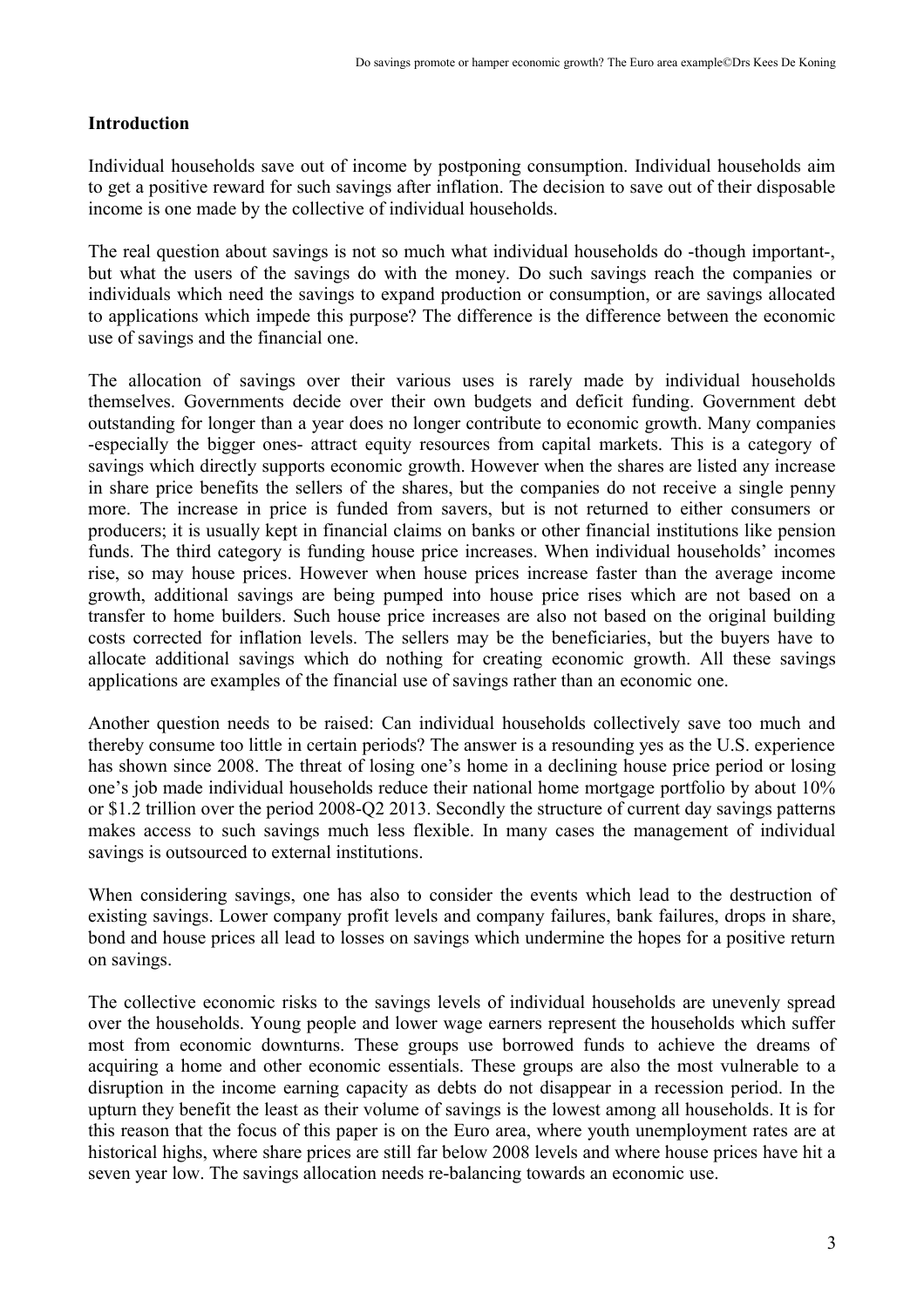#### **1 The Coin economic theory**

#### **1.1 Savings not used for output and employment growth: the financial use of savings**

The Coin economic theory, which stands for the economic activities of the collective of individual households, starts from the premise that only individuals are the ultimate earners, spenders and savers of incomes. The institutions such as a government, a central bank, banks, pension funds and industrial and service sector companies are all made up of individuals in different capacities.

In these different capacities, the collective of individual households distinguishes itself from the rest of the living creatures by using money as the tool to enable each institution to function and to help each individual household to earn an income. For many Euro area countries the youth unemployment figures show that this process operates in a less than satisfactory manner. Since the 2008 financial crisis, the income growth in average earnings for the employed workers has fallen behind the rate of inflation in many countries: another unsatisfactory result. Thirdly with government deficits increasing, quite a few governments have tried to rectify their deficit by increasing the average tax level, rather than by the more difficult route of reducing government expenditure. Fourthly banks, which had lend money to individual households at a speed far exceeding the income growth levels, especially for the purpose of home buying, had to face the consequences of their collective actions. They had to retrench or even needed to be bailed out by the collective of individual households.

What is most striking is the apparent lack of understanding of the links between savings as a source of creating more jobs and better incomes and savings which are used to inflate share, bond and house prices. Also the process of the destruction of savings values is not properly addressed in economic theories.

Take the case of government debt funding. In the year that a government spends more than its revenues level, the borrowings for such spending represent a conversion of savings into consumption. However just like individual household debt, in the following years such government debt from previous years needs to be funded, it requires an allocation of savings which does no longer contribute to consumption or investment for that matter. The savings are stuck in the financial sector only. It is the equivalent of keeping a "coin" in one's pocket; it does not add value to consumption or production any longer. Hence the term: "Coin economic theory", which stands for both the Collective of Individual households as well as the process of keeping savings: "Coins", in applications which do not contribute to output and employment growth: the financial use of savings.

In case a government does not expand or reduce its debts, the debt servicing means that the collective of individual households pays the interest due out of incomes and that the holders of the government debt, such as banks and pension funds receive such interest. Generally speaking such transfer will impede the spending level in society as neither the banks nor the pension funds will use such income to fully pay back these debt servicing amounts to the collective of individual households; another partial transfer of savings from the real sector use to the financial sector savings level.

Take the case of shares. When companies issue new shares, the amounts received will generally be used to expand production and employment. However when shares are started to be traded and the share price goes up, such event implies that additional savings were used to acquire the shares without the company benefitting from the savings transfer. All in the hope that future dividends will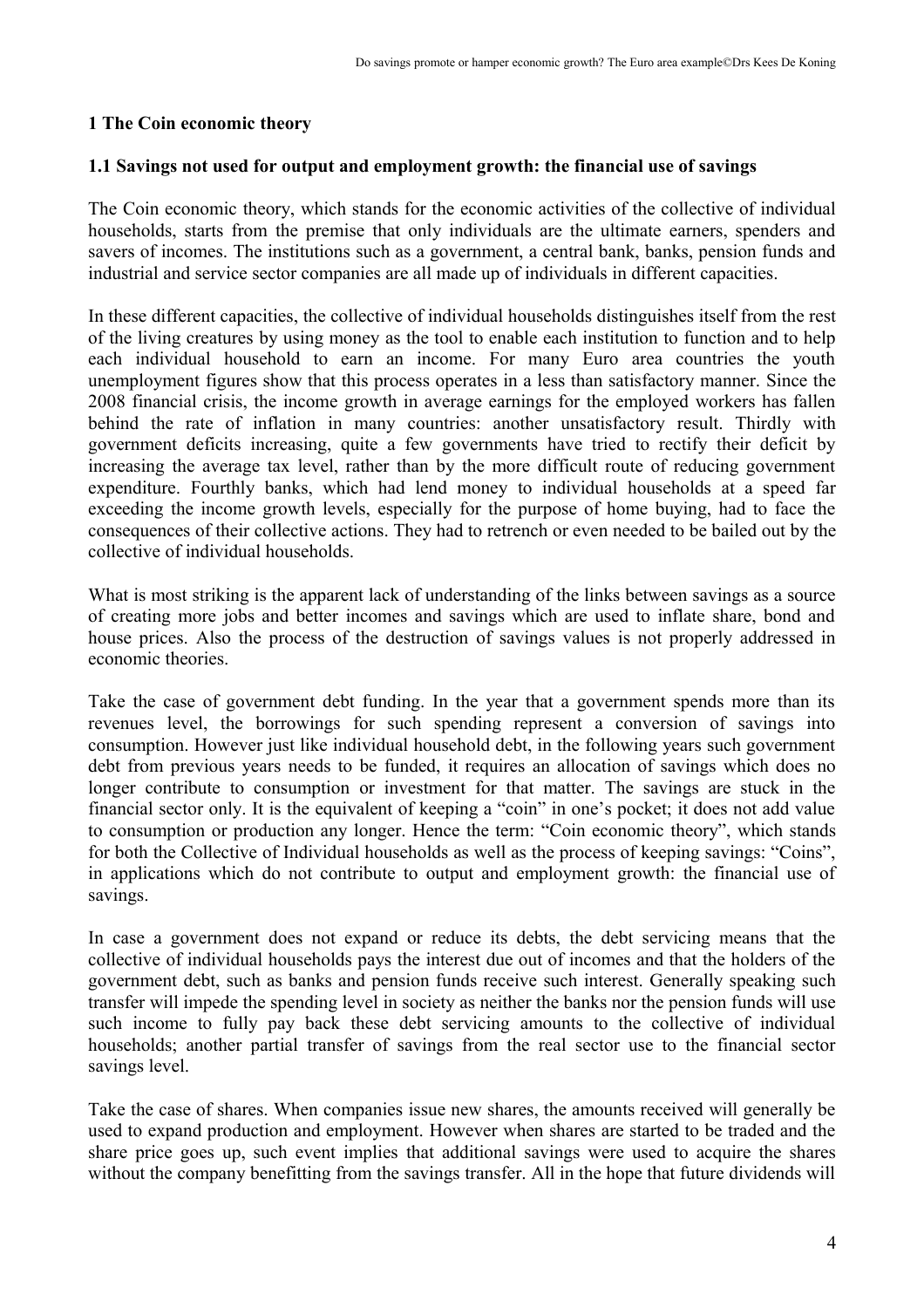add to the income flows in subsequent years. Irrational exuberance is a well known phenomenon in the equity markets. What it means in terms of savings though, is that the additional amounts pumped into the price increases of shares do not translate into more money available to the company sector. This is the second main element of the allocation of savings for purposes which do not create output or jobs: another element of the financial use of savings.

The third example is house prices. When a house price increases faster than the CPI inflation level, especially through an actual change of ownership, the economic benefit of living in such a house does not change, but the economic cost does. More savings, often indirectly through the mortgage process, are allocated to a fixed asset which offers no more comfort than it did before the transaction. Again most of such savings will be kept in the financial sector by the seller and will not add to output or employment growth in the short run. This is the third main element of the financial use of savings.

The conclusion out of the above is that three categories of savings: funding government debt outstanding for more than a year, funding share price rises after a company has issued its shares and funding house price rises above CPI inflation levels, all lead to savings being kept in the financial sector rather than being used for production and consumption purposes. In the next section such use of savings will be compared to the supply and demand theories on which many economists base their philosophies.

To go from the general remarks to the specifics, Eurostat, the European Statistical Agency, has compiled the following data for the Euro area -the 17 countries within the European Union, which share the Euro as their currency-:

The combined government debt of the Euro area compared to GDP increased from 87.3% in 2011 till 90.6% in 2012. Total outstanding Euro area government debt was Euro 8.60 trillion as per the end of 2012.

The unemployment rate for the Euro area countries was 12.2% in September 2013 at 26.872 million unemployed men and women. This was an increase of 996.000 from the year before. Youth unemployment was 3.548 million as per September 2013; an increase of 8000 from a year earlier. Greece had 57.3% unemployed youth and Spain 56.5%. Italy is not far behind at 41% youth unemployment rate.

In the Euro area average house prices were down by 2.2% during the period second quarter of 2013 as compared to the second quarter of 2012. Over the longer term the deflated house price index dropped from 105 in 2008 (base is 100 for 2010) till 92 as per second quarter 2013. An interesting article in the Financial Times of  $21$  July  $2013<sup>1</sup>$  spells out the differences between Euro area countries on house prices.

#### **1.2 Savings equity positions do not follow supply and demand economics**

In the free market philosophy a price is set when supply meets demand. Free market supporters claim that economies should be ruled on the basis that there is no better system to adjust employment, incomes and economic growth levels than to follow the "markets".

<sup>&</sup>lt;sup>1</sup> http://www.ft.com/cms/s/0/abe207dc-f081-11e2-929c-00144feabdc0.html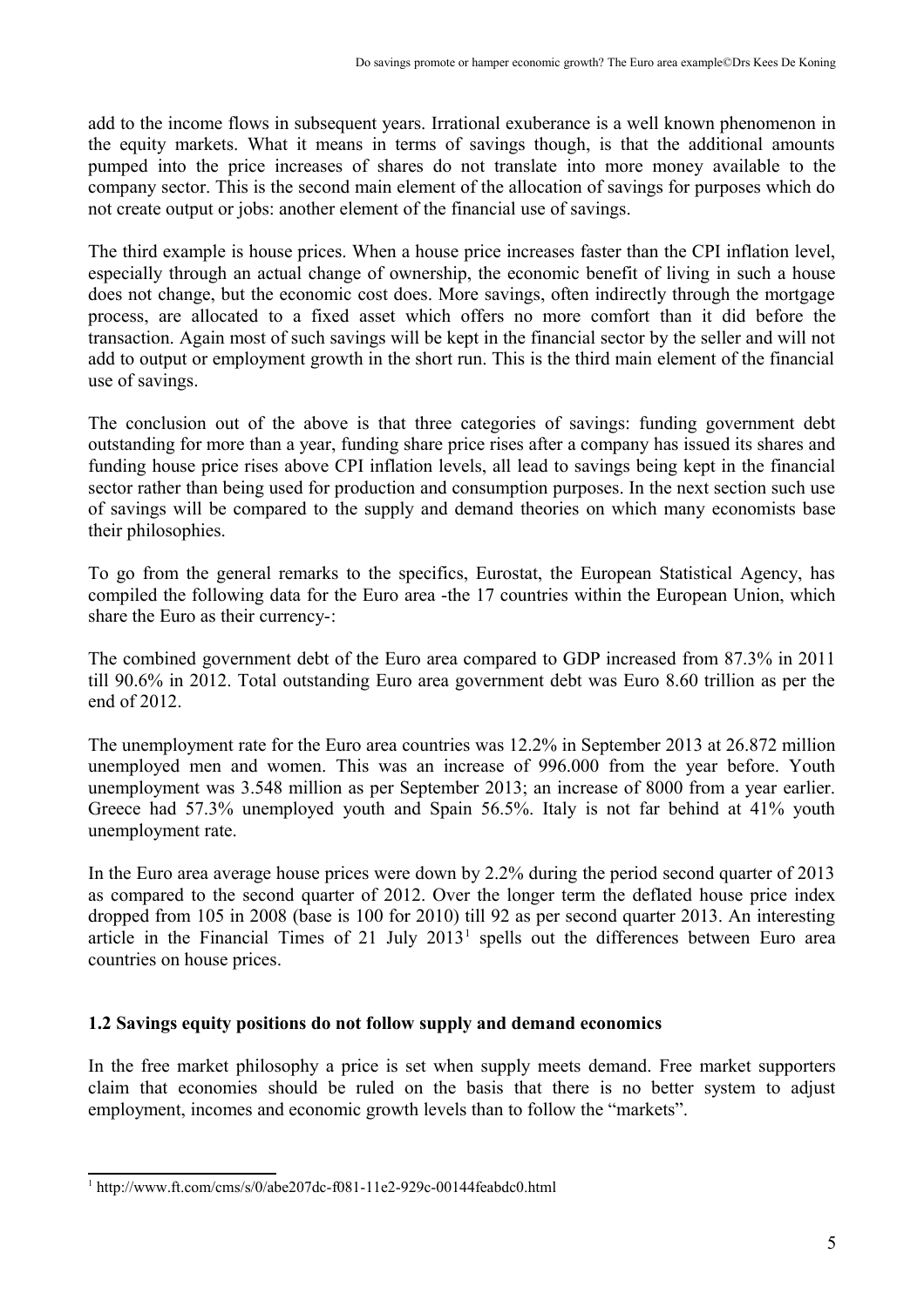The Coin economic theory begs to differ. The difference is not in the markets for consumer goods. Companies are usually the most efficient and effective instruments to ensure that supply and demand for consumer goods are met. The profit motive drives most of them in the right direction.

The disagreement with the free markets philosophy arises when it comes to the funding of equity positions which do not benefit the consumer goods and services companies either through additional supply (investments) or demand (consumer demand).

## **Firstly take government debt**.

A government's debt level could not exist if it was not for the equity level of savings which individual households have made available to the Euro area (and other) governments. This is done directly by individual households as well as indirectly through life insurance companies, pension funds and banks, for instance. According to the latest statistics of Eurostat for government debt in the Euro area, Euro 8.23 trillion has been outstanding for over a year and Euro 370 billion has been added to the debt in 2012. 95.7% of the debt has been outstanding for over a year. In other words Euro 370 billion was the amount spent by Euro area governments in 2012; all of it on funding government expenditure in excess of government tax revenue levels and most of it on actual cash outlays on services rather than on servicing government debt. Euro 8.23 trillion of money from individual households was allocated to funding outstanding government debt from previous years. The latter equity allocation -savings by individual households- implies that these savings could and still cannot be allocated to either production or consumption.

The demand for government funds is not based on supply and demand. Parliaments in the Euro area make and made their political choices on how much to spend. They might defend such expenditure on basis of the state of the economy, but it remains a political choice and not an economic one. No one in any country can force a government to borrow more or less for that matter. The Maastricht Treaty tried and tries to instil some fiscal discipline among EU nations, but enforcements are often watered down. If they had been adhered to, a situation, like in Greece and Cyprus, could never have arisen.

Governments have the option to raise tax levels or to lower their expenditures. This is a choice which individual households do not have. The latter cannot raise their income level, but they can reduce their expenditure one. The choice that current Parliaments usually do not have is to write off their debt levels from previous years; a savings destruction method which transfers the results of the lack of proper government management to the collective of individual households: a highly unsatisfactory method.

Another element which needs consideration is the level of free spending. In the Euro area government debt levels stood per 1 July 2012 at 96.2% of total debt outstanding as per 1 July 2013. Only 3.8% was the discretionary spending level for the year till  $30<sup>th</sup>$  June 2013. The higher the debt level, the lower the share is of the discretionary spending level.

Another factor is the debt level as compared to the annual output or income level. The Euro area government debt level has reached 92.2% of annual output or GDP level according to the latest data.

These two facts together: one is that 96.2% is the outstanding government debt in the Euro area countries has been outstanding for a period longer than one year and two is that the debt level has now reached 92.2% of GDP level or close to the national income level in a year.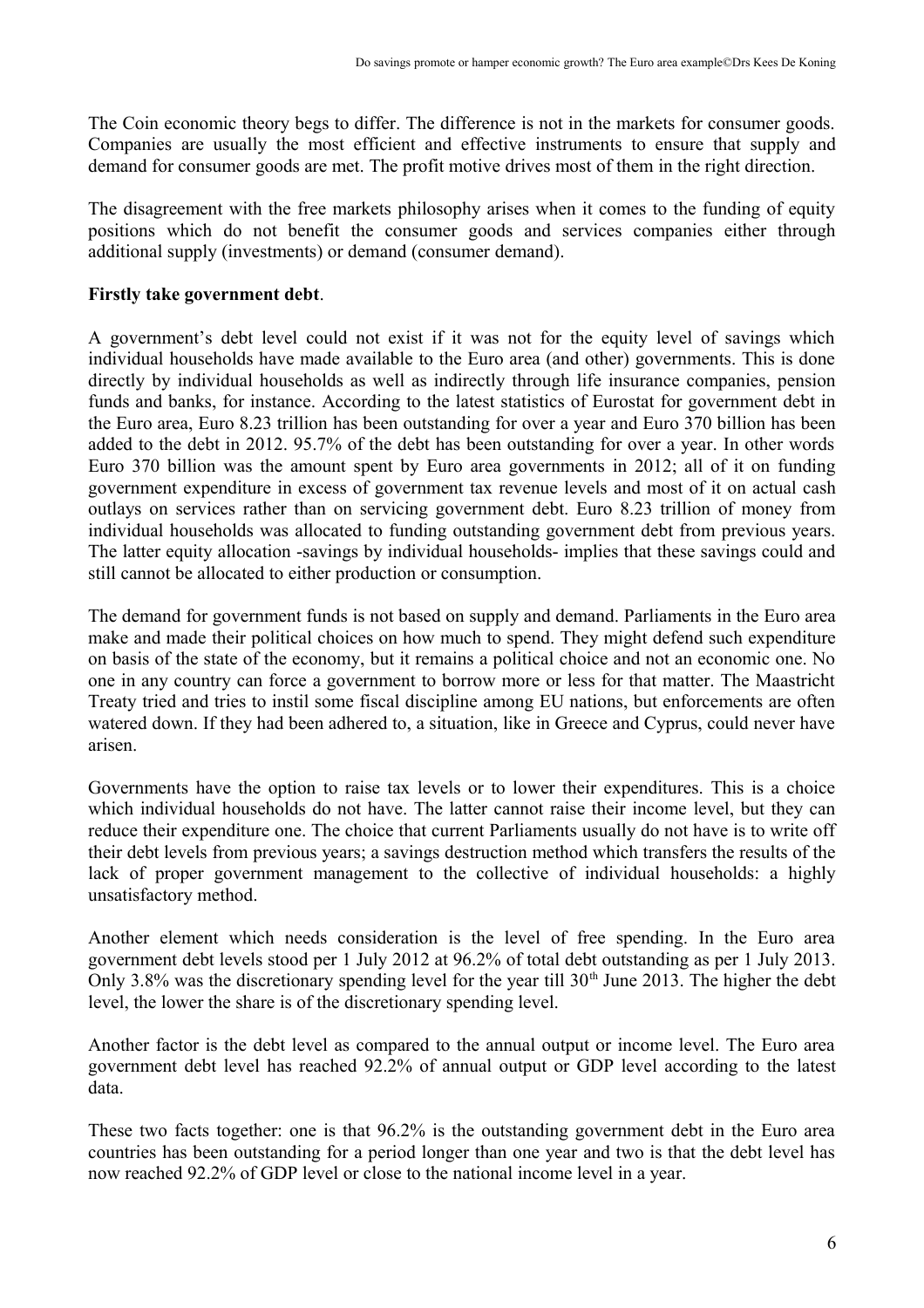Under these circumstances, in a supply and demand situation, the demand for government funds cannot be withdrawn in any period shorter than say 70-80 years, otherwise tax payments would outstrip private sector income levels to such an extent that an economy would totally collapse. If the demand for funds cannot be shortened than the supply of savings committed to funding past excess government expenditure can not be withdrawn either. The concept that there would be a price for an imprecise 70, 80 years or longer borrowing period is quite improbable. There is also no price which reflects the fact that the collective of individual households cannot withdraw their savings from funding government debt. Again there is no price -interest rate- which reflects the borrowing period of 70 or more years. Individual households will never want to put money aside for such life long periods. To overcome this hurdle, governments, the world over, have resorted to borrow on terms which suit the lenders: they introduced 1, 3 and 6 months, 1, 3, 5, 10 and sometimes 25 or 30 year government bonds. Governments around the world have created a maturity mismatch for their own debt, something they do not allow their own banking system to practice -borrow short but lend long term-.

This government maturity mismatch practice has had serious consequences for some of the Euro area countries, like Spain, Portugal, Italy, Ireland and Greece for instance. Spain's government debt in 2008 was less as a percentage of GDP than Germany's. In 2008 in Spain it was 36.1% of GDP and for Germany it was 64.9%. Spain's gearing ratio was substantially lower than Germany's when the crisis started. Had Spain borrowed according to the maturity pattern of its government debt, its problems would have been substantially reduced. The situation was that it had not done so and neither had any of the other Euro area countries.

If one can accept that the "price" or interest rate paid for Euro area government debt is mainly based on short term liquidity considerations rather than on long term solvency problems, than the possible adjustment mechanisms become easier to define. Why would the people of Spain have more difficulty in repaying their government debt than the people of Germany as both government debts to GDP ratios are practically equal according to the latest statistics? The current 2.4% interest rate differential between the 10 year yield on German and Spanish government bonds is no indication of the difference in servicing the government debt levels by the collective of individual households. Spanish taxpayers are just as capable to repay their country's government debt as the German ones. However they cannot do it in a substantially shorter period than it would be done by Germany.

Liquidity over solvency considerations is strongly encouraged by the trading practices of banks and other institutions which act on behalf of the individual households. Holding on to government debt till maturity is discouraged by two factors: The financial regulators have decided that, accounting wise, government bond portfolios need to be marked-to-market by the banks and other bond holders which fall under their supervision. The second incentive for banks to trade is that bond turnover usually leaves the customer poorer and the banks richer. Banks have extensive government bond trading operations. Furthermore the swapping of long term fixed interest rates into floating rates and vice versa is another money spinner for banks.

The accounting rules and the banks' own interests' push government bond markets into an area for which is was never designed: short term over long term considerations. How such dilemma can be counter acted will be explained in section 3.

#### **Secondly take shares**.

Companies list their shares on the stock markets, mainly to have access to the substantial savings resources which such markets can offer. Once the new issue has been done and the initial transfer of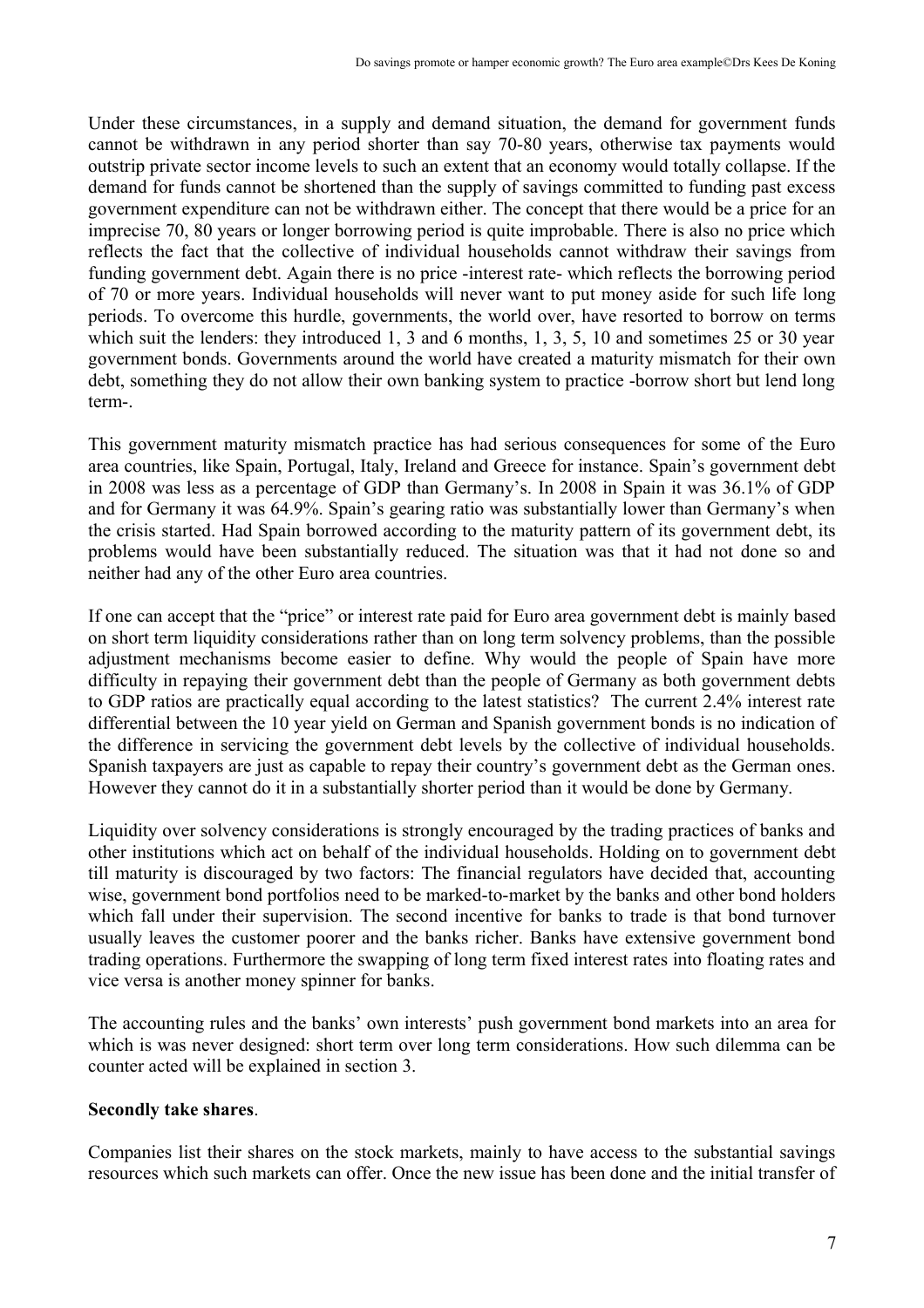savings has taken place, trading in shares commence. Trading offers a minute by minute price of the shares. According to free market economists such trading reflects the supply and demand for shares. The Coin economic theory does not dispute that there is a "price" for the shares, but the price reflects an allocation of savings. The higher the price as compared to the issue price, the higher the level of savings which has been used for the purchase of the shares, after the issue date. Such savings do not contribute to funds available to the companies; they only reflect a transfer of savings to financial values, rather than to productive ones. Such share transactions are not based on the demand for funds from the real sector companies. They are only based on perceived values. Therefore the supply of savings for supporting share price increases do not qualify for a proper supply and demand theory as companies play no direct role in the demand for funds. The real sector and the financial sector are diverging. Savings allocated to share price increases do not support the company sector in their operations. Such savings do not support real markets where goods and services are produced and consumed. They constitute a financial use of savings.

#### **Thirdly take the housing markets**

Savings used to acquire homes would easily fulfil the supply and demand equation, or would they? Again there is a price for which a home changes hands. If the home was newly built, it would represent the labour and material costs plus the homebuilders' margin; all elements of the real sector. However the percentage of newly built homes as compared to the stock of homes is often around 1 or 2% maximum, as currently new homes are likely to last well over 100 years. Therefore most transactions take place with existing homes. If an existing home is sold at the same price for which it was built, corrected for CPI inflation levels, than the savings allocated to acquire the home do not change in real terms. However if house price inflation exceeds the CPI inflation level than the additional savings used do not acquire more comfort but only fund the price difference between the original price in real terms and the inflated price. To consider the housing market as a supply and demand market is far fetched in that close to 99% of all homes in such a market have already been built and will not need to be knocked down. There are, of course, changing needs due to family size, population growth and taste, but the 1% in additional supply cannot possibly result in the variation in house prices as one can observe for Spain, The Netherlands and France in 2013. Various sources indicate that average house prices in Spain will drop by 7.8%, in the Netherlands by 5.9% and in France by 5% all in this year 2013.

Most individual households, especially young individuals and families, need a mortgage to get on to the property ladder. When house prices are dropping, the institutions which are supposed to help families -the banks- are reconsidering their policies to grant mortgages in order to avoid loan losses. When house prices are rising the opposite is the case. Boom and bust is the typical pattern of the housing markets in most countries. Local Spanish estimates are that 3.4 million homes stand empty<sup>2</sup> in Spain out of a total housing stock of 25.2 million homes. On top of this the current number of individual households stands at 17.392 million, which reflects a drop of 80.000 households compared to a year ago due to net migration. In the past the Spanish banking sector -especially the regional banks: the Caja's- have used individual households' savings to facilitate the construction of all these homes without any real need for these homes. It represented a misallocation of savings on a grand scale, for which the collective of individual households in Spain has been forced to pay the bills.

The conclusion out of the above is that an excessive increase in house price rises is usually accompanied by an excessive mortgage growth. Savings are allocated to a process which allows existing homes to be sold for a "price", which contains a substantial speculative element. As 99% of

<sup>&</sup>lt;sup>2</sup> http://www.spanishpropertyinsight.com/2013/04/22/census-shines-light-on-spains-empty-housing-problem/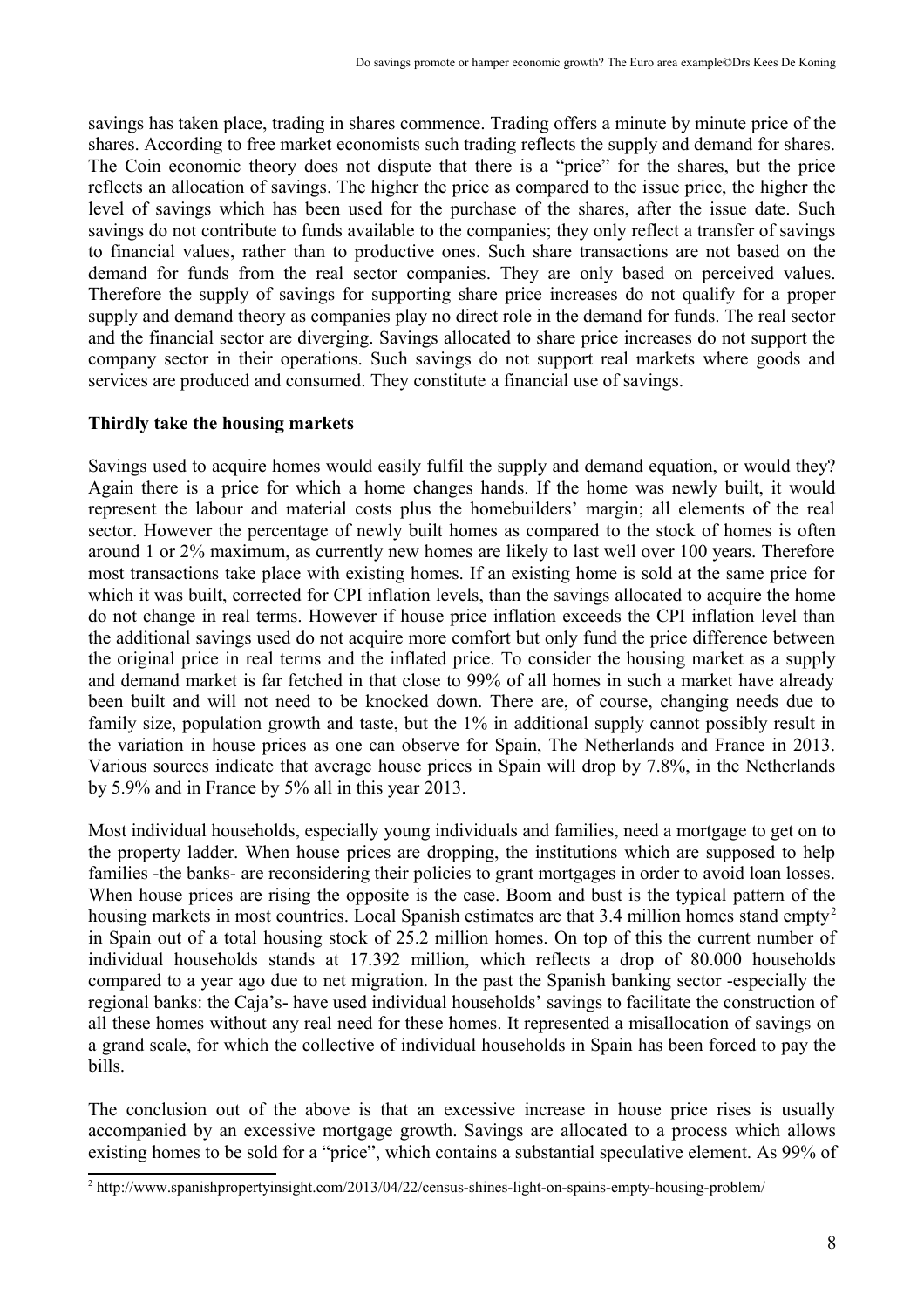all homes have already been built, such speculative element does nothing else than reflect a financial use of savings rather than an economic one. The situation gets worse with excessive drops in house prices. The outstanding debt will still have to be serviced over a declining asset value. High unemployment rates and wages growth below inflation levels create further elements which help to distort the average home price. House prices are linked to individual households' incomes rather than to the supply and demand levels. Nearly all of the housing supply dates back to economic activities in previous years.

#### **1.3 Losses to savings**

Just like gains were classified in the above as financial gains and real sector gains, losses to savings can also be classified into two categories: the economic losses and the losses in financial values. To properly understand the importance of this distinction is to understand what happens to the savings in the way they have been allocated over various uses. In the previous sections the question was asked: do the savings allocated to a particular use help output and employment growth?

An economic loss occurs when such savings do not add to output and employment growth. Government debt outstanding for over a year, share price increases after the stock market listings and house price rises over and above CPI inflation levels all do not add to output and employment growth. In the case of government debt, of course the holders of such debt are compensated: they earn an income; however such income is paid for by the collective of individual households either in taxes or in an additional supply of savings to a government. If taxes were used to pay for past debt servicing, it is a zero sum game. If additional borrowings were used to pay for outstanding government debt, the increased borrowing level adds to the economic loss: fewer funds can be made available for output and employment growth.

For share price movements after the initial share issue and for house price increases the same reasoning applies. The gains of some households are funded by other households giving up part of their savings to fund such gains; this reflects an economic loss as these savings were not used to help output and employment growth.

The crux of the argument is that the financial gains for some individual households can at the same time reflect a loss to the economy; a loss to the collective of individual households. Savings are being allocated for uses which do not create employment and output growth.

Economists, politicians, bankers and regulators are not used to the fact that a gain can at the same time reflect a loss. A temporary misallocation of savings -an allocation of savings which does not contribute to employment and output growth- creates a lost opportunity to enhance employment growth and output. This situation is not just a theoretical lost opportunity; it means higher unemployment levels, less real sector company profits and less goods and services available to all individual households.

#### **2 Appropriate economic policy responses**

#### **2.1 The re-balancing of the savings allocations**

What the currently used economic policies do not do and as things stand to-day cannot do is to change the flow of savings towards economic savings: savings which support employment and output growth. It requires a temporary re-balancing of the savings flows. **Take fiscal policy**.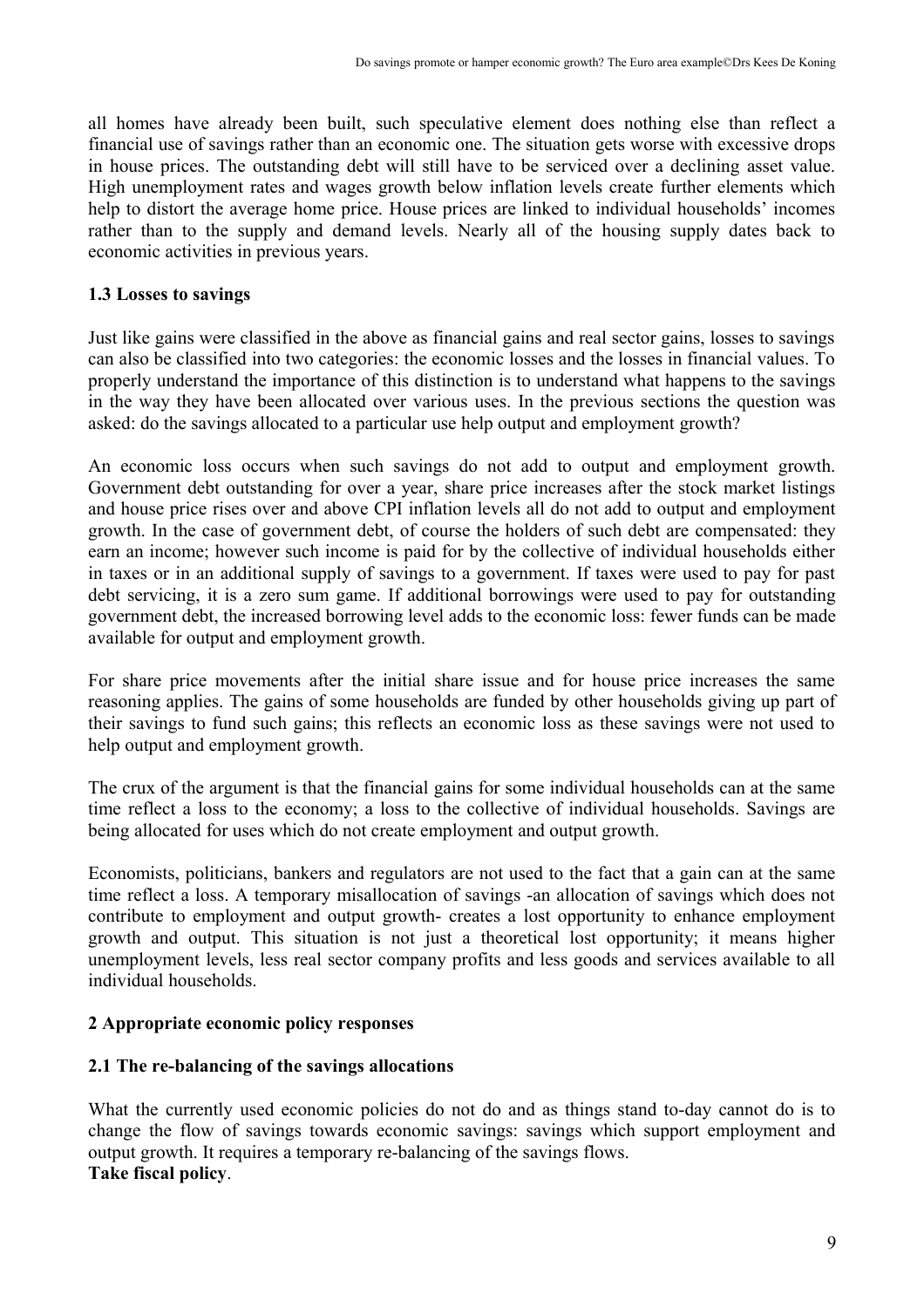Every government has to deal with a government debt which has been built up over a number of years. For the Euro area the GDP at market prices was Euro 9.265 trillion in 2008 and it increased to Euro 9.483 trillion over 2012: a nominal increase of 2.35% over this four year period. The government debt level increased from Euro 6.422 trillion in 2008 for the same group of countries, till Euro 8.596 trillion in 2012: an increase of 39.5%. The government revenues were increased from 44.8% of GDP in 2008 till 46.3% in 2012 or in absolute amounts from Euro 4.151 trillion in 2008 till Euro 4.391 trillion in 2012, an increase of 5.77%.

The result of an increase in net government borrowings of Euro 2.174 trillion over the years 2008- 2012 resulted in a GDP growth of Euro 218 billion plus an increase in unemployed persons from 12,976,000 as per December 2008 till 19,447,000 as per September 2013. This was an increase of 49.9% in the number of unemployed over a very short period. The savings allocation of Euro 2.174 trillion led only to an output growth of Euro 218 billion, plus a loss of 6,471,000 jobs.

A fast growth in government debt and a rapidly rising number of the unemployed with a very slow growth in GDP does not indicate that the allocation of savings was particularly effective, to say the least. It was also accompanied by an increased average tax burden as compared to GDP growth.

The real reason for this sad state of affairs is that governments in the Euro area, and in other countries in the world for that matter, still think in terms of solving economic problems through their own actions -fiscal policies for instance- rather than through other means. A Euro area debt increase of nearly 12 times the increase in output shows a clear misallocation of savings over the last four years.

A tinkering in the margin is insufficient in addressing the major problems of a government debt increase and unemployment growth. In the next chapter various solutions will be suggested.

# **Take share price changes.**

The losses and gains in share prices can be shown through two major indices: the Dow Jones Industrial Average index and the Euro Stox 50 index. In November 2007 the DJIA index reached 14,000. In February 2009 it had dropped to 6,500 and to reach 14,000 back in February 2013 and to end the year 2013 at 16,480 with a two trading days to go. The Euro Stox index stood at 4,500 in June 2007, dropped to 2,000 in January 2009 and is currently at the level of 3,099.

What this all means in savings patterns, is that for those who sold their shares between the middle of 2007 and the first two months of 2009, they realised serious losses on their savings. Ever since early 2009, large sums of additional savings have been allocated to acquire the stocks which represent these two indices.

What share prices should reflect is the longer term deterioration or improvements in the profitability levels of the underlying companies. What actual share prices reflect is the current perception of future profits. Irrational exuberance is a common phenomenon in the share markets.

One has to make a distinction between the price recorded for a share on the trading floor at whatever time of the day and the volume of the gains or losses made on the day, or month or year. The daily volume traded, times its share price, reflects the gains or losses as compared to the issue price of the shares. One day there may be a loss to the savings levels allocated to the shares if a share price drops, the next day when the shares appreciate in value additional savings are needed to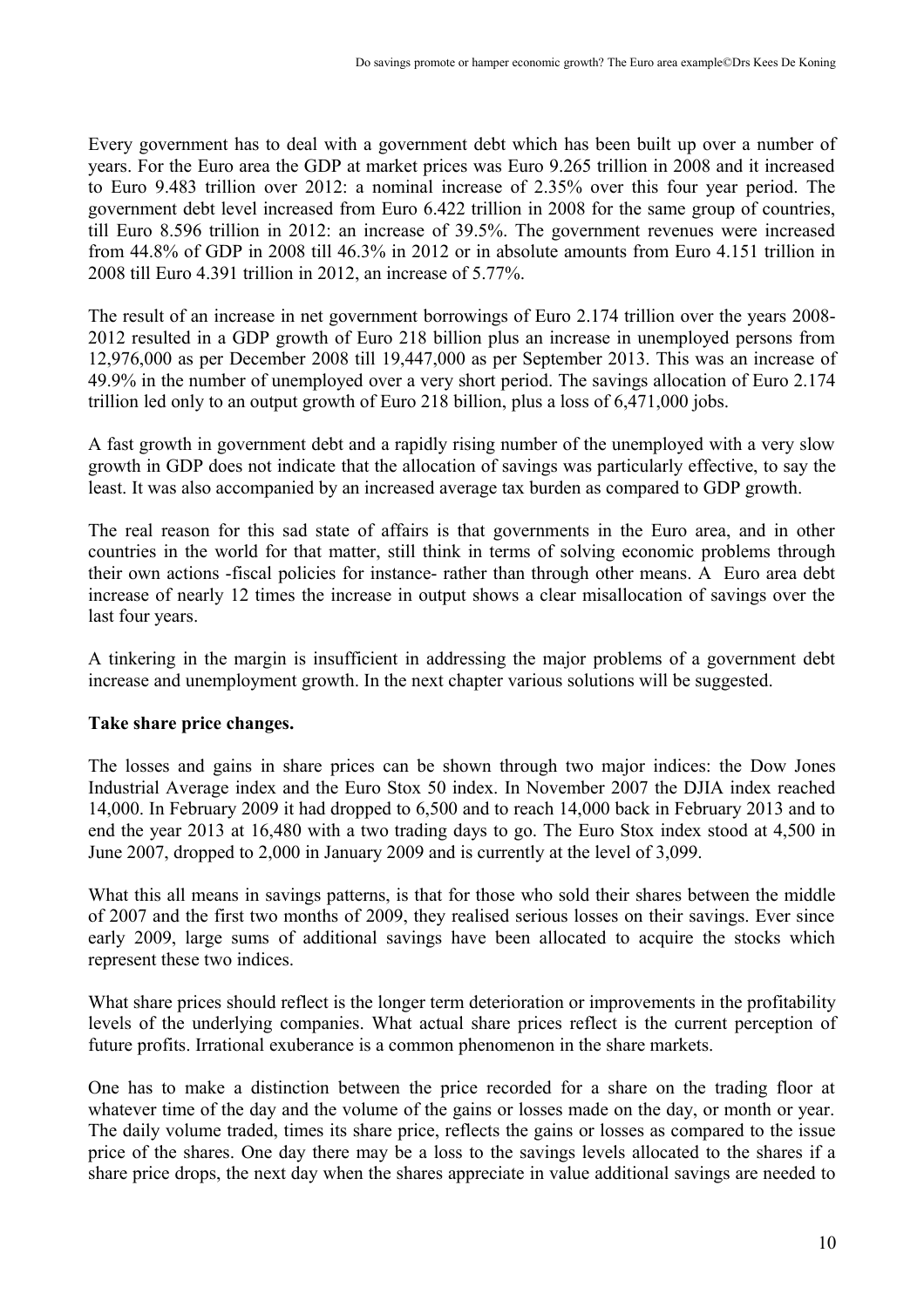acquire the shares. The loss made in savings by some investors on day one is not compensated for by the additional savings needed to acquire the increased value of the shares traded the next day. Only those shareholders who did not trade would not have experienced a real savings' gain or loss.

In terms of economic loss -funds not channelled to output or employment growth-, both the realised share price loss plus the additional allocation of savings to get share prices to rise again, represent an economic loss as neither the actual loss on savings and the new allocation of savings to cause share prices to rise helps companies to increase output and employment levels. Again the concept of gains and losses should be seen in the context as to what happens to the savings allocated to make such gains or losses and whether they helped output or employment growth.

## **Take house prices**

Just like share price losses, a lower level of realised sales price of houses reflect an actual loss of savings. On top of this, a realised sale of a house for which the price has risen faster than the original house price plus CPI inflation level, reflects an allocation of savings which has no benefit to output or employment growth. This statement has to be classified somewhat in that it remains true until the seller starts using the funds for consumption purposes and than only for the actual amounts allocated to consumption.

## **2.2 The size of the economic losses to savings**

In the case of government debts, it is quite simple to assess the size of the misallocation of savings. Statistics, which provide the details, are readily available for nearly all countries. Secondly many governments have a tendency to continue running deficits to cover their expenses.

For shares transactions, such assessment is more difficult as shares may be traded by the institutions acting on behalf of individual households, such as pension funds, life insurance companies and mutual funds. Financial losses and gains are recorded, but not the accumulative effects of an initial loss to savings and the subsequent allocation of other or new savings. Pension funds and life insurance companies generally continue to receive new savings out of incomes on a continuing basis. Pension funds, of course, return some of these savings to the group of retired people over the life time of the retirees.

A house price misallocation of savings occurs both in the downward spiral of house prices -a savings destruction process- as well as in the upward movement, when house prices rise faster than the CPI inflation level. Both represent economic losses. If an individual household downsizes, the freed capital is usually used for consumption but over an extended period. Only the return from savings to actual consumption reflects an economic gain.

#### **2.3 The economic process**

The mis-allocation of savings process is not a self correcting process. In a previous paper: "The world's dream: economic growth revisited"<sup>3</sup> I have drawn attention to how in the U.S. the misallocation process started. For clarity sake it is repeated here:

"Over the period 2000-2006 in the United States the combined mortgage debt of individual households increased from \$4.814 trillion as per the year-end 2000 till \$9.874 trillion as per the end of 2006, an increase of 105.1%. Over the same period the median income level of individual

<sup>3</sup> http://mpra.ub.uni-muenchen.de/50190/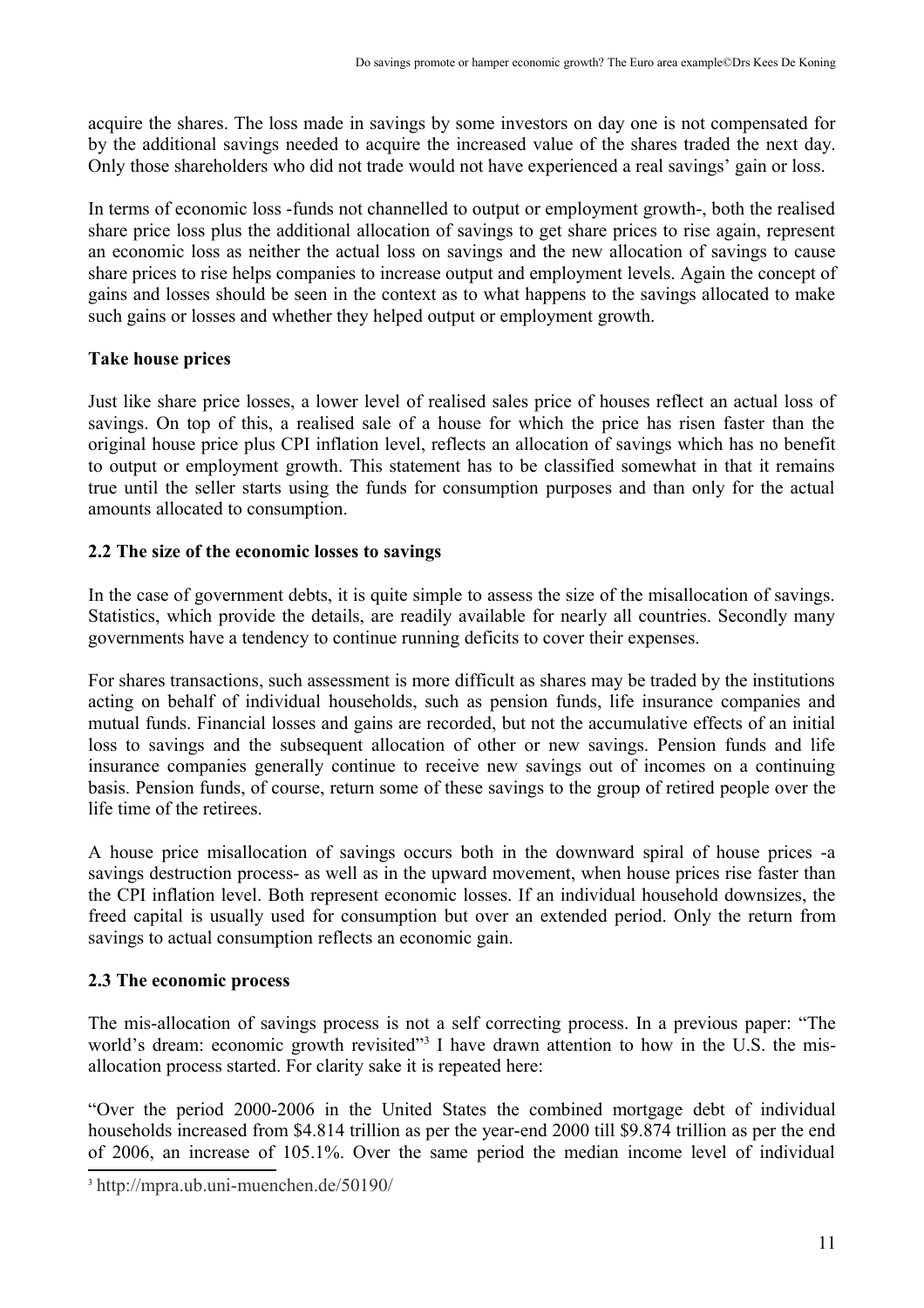households moved up in nominal terms from \$41,186 in 2000 till \$47,262 in 2006, an increase of 14.75%. If one takes into account the increase in the number of individual households from 104.705 million in the year 2000 till 114.384 million in 2006 than the average amount of outstanding mortgage debt moved up from \$45,977 in 2000 till \$86,323 in 2006; an increase of 87.75%. The conclusion can be drawn that mortgage debt expanded by a factor practically six times faster than medium income levels. This excessive speed of lending for home buying purposes plus the packaging of such home loans into daily tradable mortgage backed securities lies at the heart of the causes for the 2008 financial crisis."

The same paper showed the extent that the house price inflation exceeded the CPI inflation levels and how the annual increase in outstanding mortgage amounts (use of savings) funded such excess. In table 1 below such excess has been illustrated for the period 1996-2008.

|  | Table 1: U.S. Mortgages outstanding 1996-2008, annual increments in mortgage amounts, |  |  |  |
|--|---------------------------------------------------------------------------------------|--|--|--|
|  | house price changes and consumer price inflation levels.                              |  |  |  |

| Year                                                        | .96    | <b>.97</b> | <b>98</b> | <b>.99</b> | 2000 | 61   | 602  | 63   | 64    | 65    | 66   | 07      | 608     |
|-------------------------------------------------------------|--------|------------|-----------|------------|------|------|------|------|-------|-------|------|---------|---------|
| Total U.S.<br>Mortgage<br>portfolio<br>x US \$<br>trillion  | 3.54   | 3.75       | 4.05      | 4.43       | 4.81 | 5.30 | 5.98 | 6.83 | 7.81  | 8.91  | 9.90 | 10.58   | 10.5    |
| <b>Year on</b><br>Year<br>increase<br>x US\$<br>billion     | 218    | 216        | 301       | 377        | 383  | 507  | 680  | 850  | 944   | 1099  | 990  | 683     | $-57$   |
| <b>House</b><br><b>Price</b><br><b>Inflation</b><br>% y.o.y | 2.24   | 5.10       | 4.61      | 5.81       | 7.67 | 6.04 | 6.48 | 7.29 | 11.08 | 10.44 | 3.33 | $-1.95$ | $-13.3$ |
| <b>CPI</b><br><b>Inflation</b><br>% y.o.y                   | 2.95   | 2.29       | 1.53      | 2.16       | 3.25 | 2.77 | 1.56 | 2.23 | 2.59  | 3.28  | 3.12 | 2.77    | 3.70    |
| <b>Excess</b><br><b>HPI</b> over<br>CPI $%$                 | $-0.7$ | 2.81       | 3.08      | 3.65       | 4.42 | 3.27 | 4.92 | 5.06 | 8.49  | 7.16  | 0.21 | $-4.72$ | $-17$   |

Table 2 shows the annual level of new housing starts in the U.S. The data from tables 1 and 2 show a strong correlation between the annual increase in outstanding mortgage amounts and the level of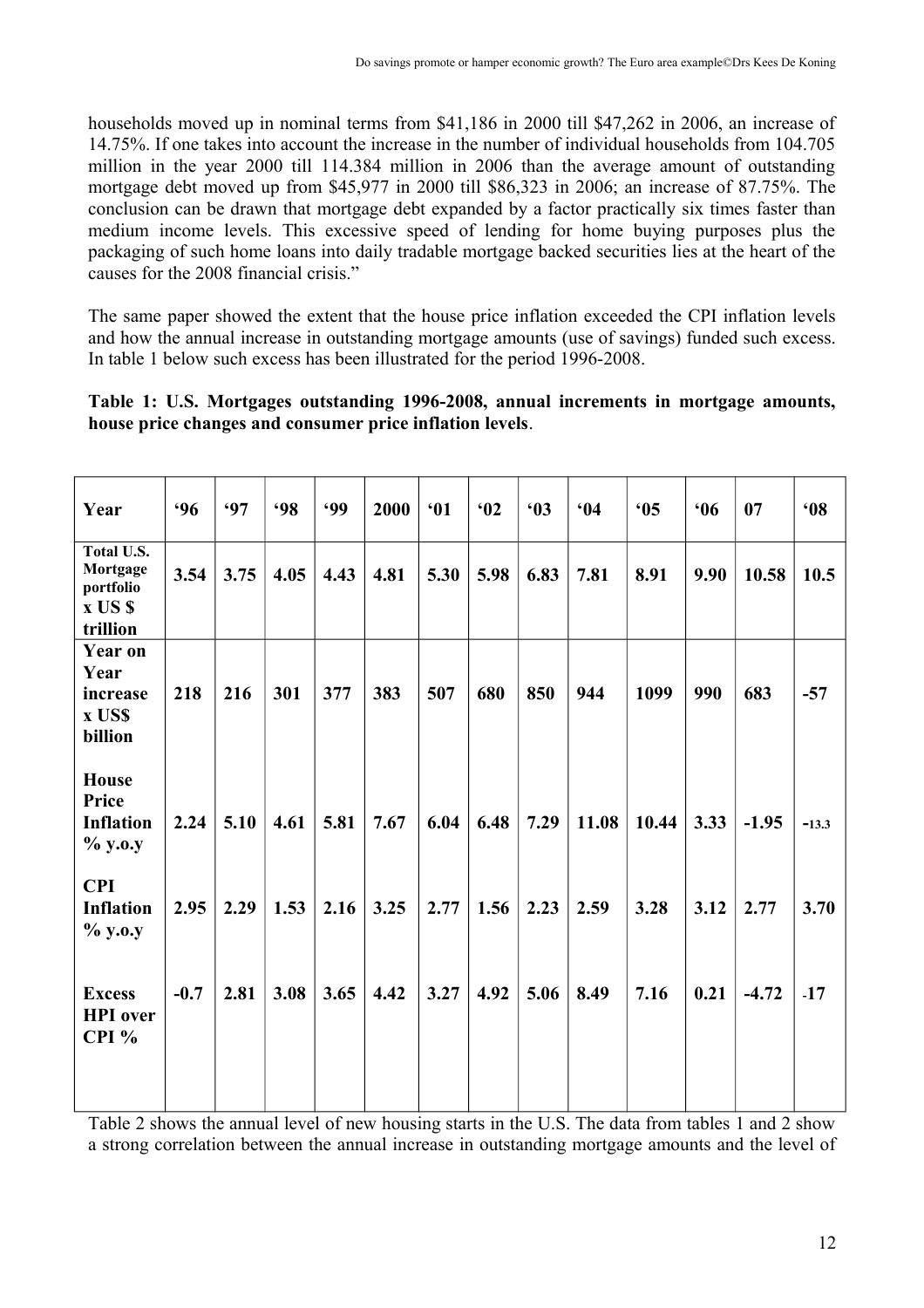such housing starts. One should not be surprised by such a correlation. However from 2002 till the beginning of 2006 the level of housing starts accelerated accompanied by house price inflation levels far exceeding the CPI levels. The mis-allocation of savings took place ever since 1998 and continued unabated till 2007. In table 3 the amounts of net new mortgage borrowings is set off against the number of housing starts for each year from 1996-2008 as well as the CPI value of the new housing starts.

**Table 2: U.S. annual new housing starts<sup>4</sup> per 1 July, seasonally adjusted over the period 2000- 2013**

| Year | <b>Housing starts</b> | Year            | <b>Housing starts</b> |
|------|-----------------------|-----------------|-----------------------|
|      | x 1,000               |                 | x 1,000               |
| 2000 | 1463                  | 2007            | 1354                  |
| 2001 | 1670                  | 2008            | 923                   |
| 2002 | 1655                  | 2009            | 594                   |
| 2003 | 1897                  | 2010            | 546                   |
| 2004 | 2002                  | 2011            | 623                   |
| 2005 | 2054                  | 2012            | 741                   |
| 2006 | 1737                  | 2013 (1 August) | 883 (annualised)      |

**Table 3: U.S. Net new mortgage amounts divided by new housing starts for the period 1996- 2007 and same housing starts and average mortgage amounts on a CPI based basis (1996 = 100)**

| Year | <b>Housing</b><br><b>Starts x</b><br>million | <b>Increase in</b><br>Mortgage<br>amount U.S. $\mathbf{\hat{s}} \times \mathbf{\hat{i}}$ | Average increase<br>Per new House<br>U.S. S | Average<br>Per new House<br>On CPI base |
|------|----------------------------------------------|------------------------------------------------------------------------------------------|---------------------------------------------|-----------------------------------------|
|      |                                              | billion                                                                                  |                                             | $(1996 = 100)$                          |
| 1996 | 1.472                                        | 218                                                                                      | 148,098                                     | 148,098                                 |
| 1997 | 1.437                                        | 216                                                                                      | 150,313                                     | 152,467                                 |
| 1998 | 1.698                                        | 301                                                                                      | 177,267                                     | 154,800                                 |
| 1999 | 1.669                                        | 377                                                                                      | 225,883                                     | 158,143                                 |
| 2000 | 1.463                                        | 383                                                                                      | 261,791                                     | 163,282                                 |
| 2001 | 1.670                                        | 507                                                                                      | 303,593                                     | 167,806                                 |
| 2002 | 1.655                                        | 680                                                                                      | 410,876                                     | 170,424                                 |
| 2003 | 1.897                                        | 850                                                                                      | 448,076                                     | 174,224                                 |
| 2004 | 2.002                                        | 944                                                                                      | 471,528                                     | 178,737                                 |
| 2005 | 2.054                                        | 1,099                                                                                    | 535,053                                     | 184,599                                 |
| 2006 | 1.737                                        | 990                                                                                      | 569,948                                     | 190,359                                 |
| 2007 | 1.354                                        | 683                                                                                      | 504,431                                     | 195,632                                 |
| 2008 | .923                                         | $-57$                                                                                    | negative                                    | 202,870                                 |

Out of table 3 one can easily deduct the excess of savings which went into the U.S. housing market.

<sup>4</sup> http://research.stlouisfed.org/fred2/data/HOUST.txt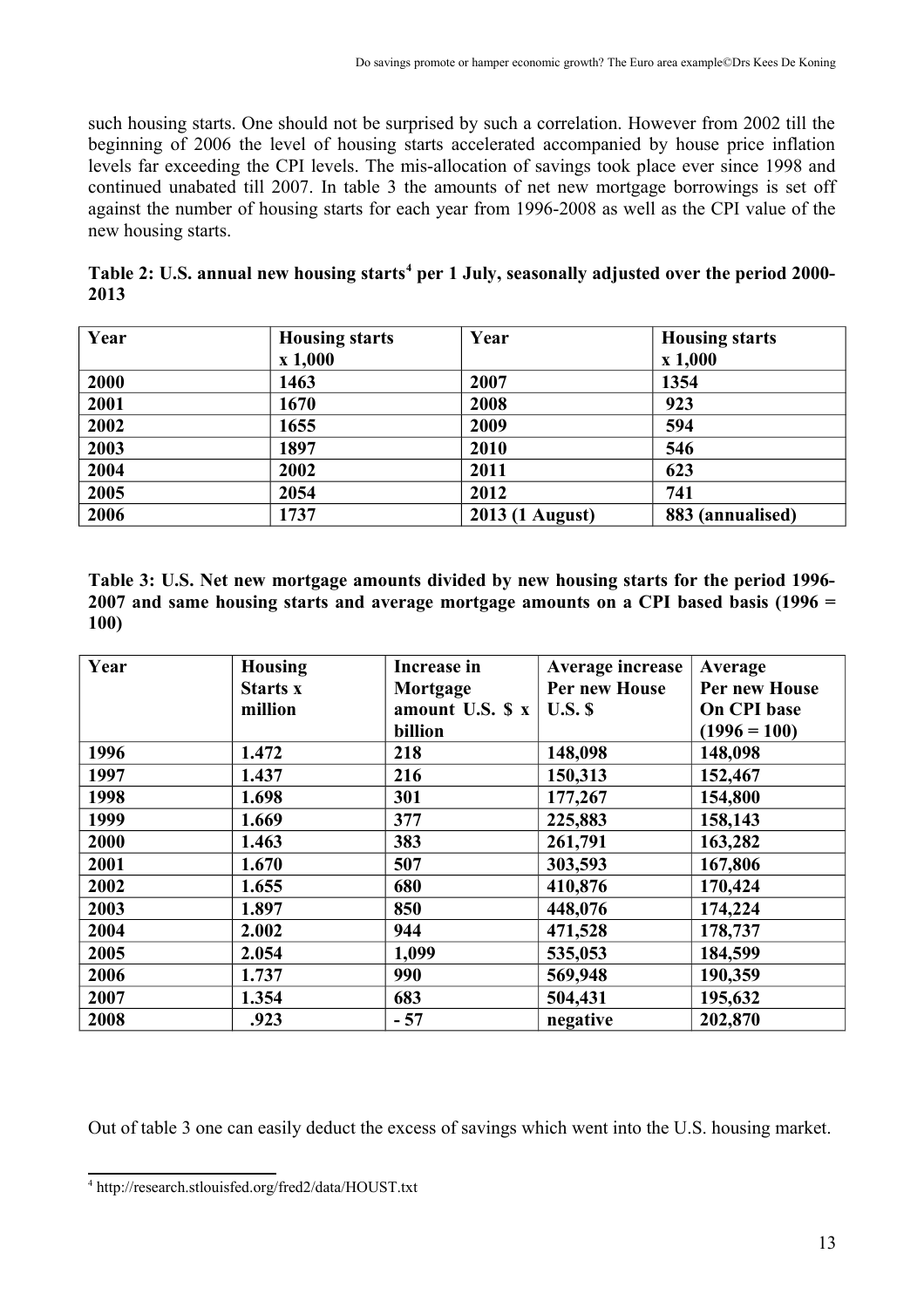For instance for 2005 \$719.8 billion mortgage borrowings (savings) out of the \$1,099 billion of the increase in mortgage amounts were allocated for no other purpose than to push up house prices or in other words 65.5% of savings were used for financial rather than for an economic use. The same percentage applied for 2006. The financial use of savings far outstripped the economic one. The main cause of the 2008 financial crisis is here for all to see. The securitisation process of such mortgages; the extended sale of such mortgage backed securities to overseas parties; the accounting rules which turned valuation on a mark-to-market basis into a farce as liquidity for such bonds were not maintained by the banks which sold such mortgage bonds in the first place, all led to the collapse of the mortgage bond markets. In the U.S. in the period 2004-2012 21.4 million households, out of the 53 million households which had a mortgage, were affected by foreclosure proceedings and 5.4 million households had their home repossessed. The reaction of the collective of American individual households was to reduce the total outstanding national mortgage portfolio from \$10.5 trillion in 2008 till \$9.3 trillion as per the end of the second quarter of 2013. The \$1.2 trillion was mainly paid out of incomes, as those who could afford to buy a property outright would most likely have done so and interest rates were very unattractive over this period. The whole winding down process of the U.S. housing market including the \$1.2 trillion repayment of outstanding principal amount diverted incomes away from consumer demand. It was a savings destruction process on a large scale.

The U.S. case has been analysed as it has shown many similarities with the Euro area. The ripples from the U.S. recession blew over to Europe through less growth in international trade, stock markets which took a dive and government deficits which were or already had been blown out of the water, like in Greece.

What comes out of all of the above is that the process of the allocation of savings needs to be managed. In the case of the U.S. housing market, the free market principles did not lead to output and employment growth, but rather to the opposite economic position. Governments are generally not in the best position to re-allocate savings, as they -as politicians who want to be re-elected- have a self interest in preserving their spending powers rather than lowering the costs of government operations. Governments' extensive use of diverting savings flows into funding past government deficits and their habits of borrowing short in order to lend long term to themselves do not serve economies well.

Central banks have also had difficulties in finding their appropriate role. Banking supervision has shown many flaws, which have now culminated in about \$130 billion in fines for the world banking sector and still counting. But who supervises the supervisors? The key process of Quantitative Easing, which in the U.S. has taken over about 20% of U.S. government debt outstanding with the public and in the U.K. about 32% of the U.K.'s government debt, has not led to strong output growth or employment growth. Also the side effects of low and for a number of years below CPI inflation level of interest rates were not all positive. The bank bail-outs and the requirements to banks to strengthen their equity base do the opposite of what low interest rates are supposed to bring about: increased lending to companies, large and small. Fines paid to the regulators do not help either.

In my view the emphasis should be shifted towards the Collective of Individual Households -the Coin economic theory-. The ability of individual households to get their own income, expense and savings accumulation back under control, is quite astounding. However in their efforts individual households find regulatory and managerial obstacles on their path which they cannot overcome.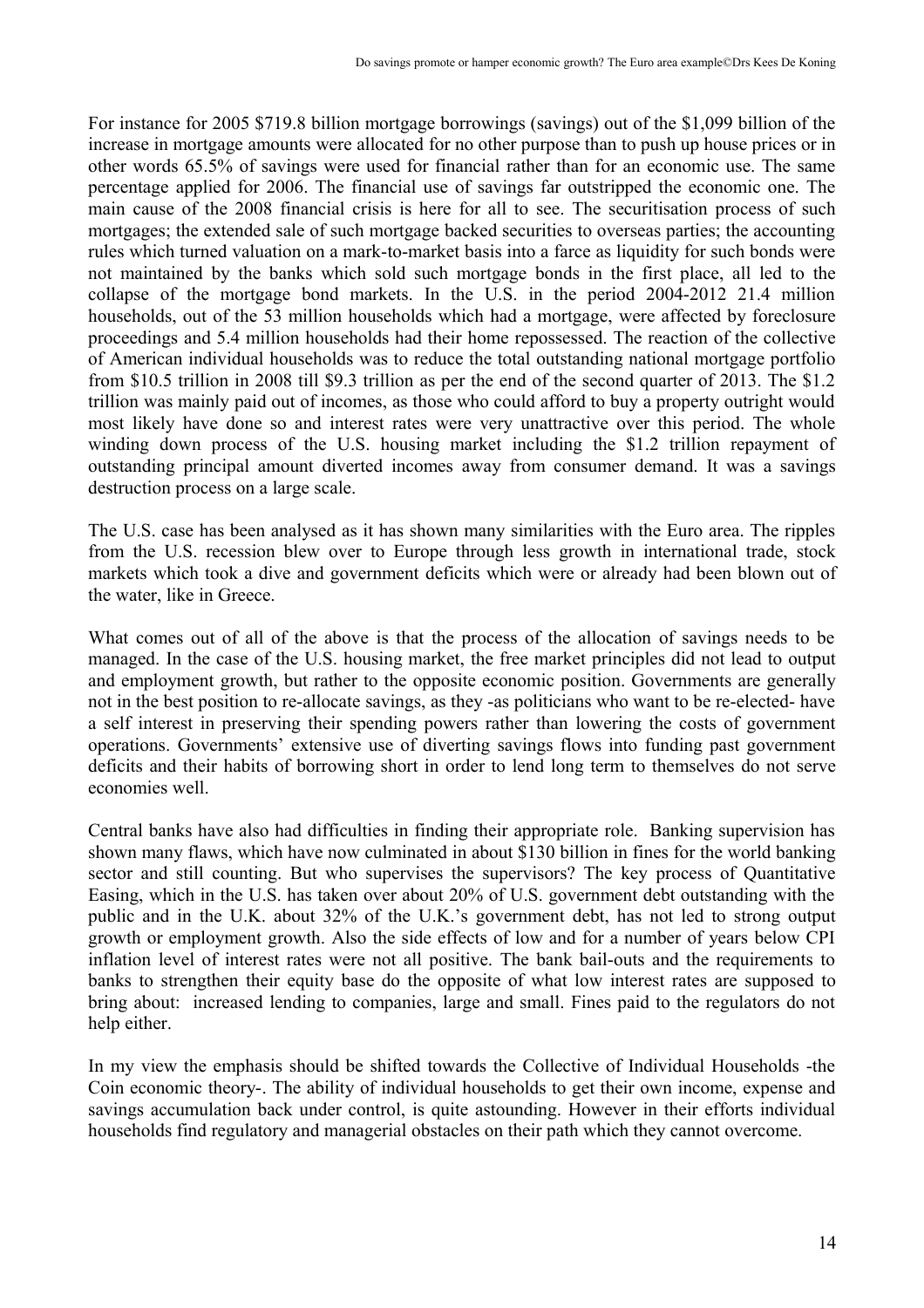For the Euro area, which shares a common currency; the Euro, international trade flows are not enough to restore output and employment growth. The current diversion of savings to fund government debt, the drop in share prices since 2008 and the drop in house prices in most Euro area countries with the exception of Germany and Austria has not helped but rather hindered the individual households to get back on their feet.

There are options to shorten the adjustment period and to get output and employment levels to grow, based on the concept of the re-balancing of the allocation of savings. In the subsequent sections the following options will be discussed: economic easing, bank reforms, government funding structures, intra country assistance among Euro area countries and the path back from quantitative easing. However before addressing these options two other issues need to be discussed: the practice of quantitative easing and the difference in legal structure between banks and pension funds.

## **2.4 Quantitative easing**

Central banks in the U.S., the U.K. and the Euro area have practised some form of quantitative easing (QE). Central banks have created money, not out of income but by using the printing press. The concept of savings is not applicable to such money created. However its impact has been felt in three ways:

- Money (not savings) was invested in mainly government bonds. The acquisition of these bonds meant that the sellers had received cash -which appeared like savings- and had to find another outlet for such cash. In the meantime governments in the U.S., the U.K. and the Euro area continued to incur substantial amounts of additional debt. The government debt increase for the Euro area was Euro 2.174 trillion from 2008-2012, for the U.K. a £630 billion debt increase from fiscal year 2008 till fiscal year 2013, for the U.S. an increase of government debt of \$4.707 trillion from fiscal year 2008-2012. The total amount used for QE in the U.K. was £325 billion. In the U.S. the QE exercise did pump \$2.3 trillion into the banking sector. For the Euro area different methods were used which did not actually acquire outstanding government debt, but temporarily funded such debt titles. The conclusion is that QE did not actually pump funds into output or employment growth. This was not due to the Central Banks' own actions, but due to the actions of their respective governments in increasing their debt levels faster than QE did compensate for.
- What QE did do was to substantially lower long term government bond yields. For a long period between 2008 and December 2013 the 10 year yields became negative in terms of yield after CPI inflation. Currently in all areas a small positive margin over inflation has been reached. The effects on Defined Benefit pension schemes have been devastating. The promise of an inflation proof pension meant that employers had to fork out substantial amounts of cash to support their schemes. Such "labour costs" plus the recession period meant that disposable incomes grew less than CPI inflation levels.

The Confederation of British Industry did a survey (published 10 December 2013)<sup>5</sup> on the impact of low interest rates on their members' ability to invest. The following conclusions were provided:

More than two thirds of respondents (70%) with DB schemes report that their cost is having an impact on business investment, rising to 78% among manufacturers.

<sup>&</sup>lt;sup>5</sup> http://www.cbi.org.uk/media-centre/press-releases/2013/12/business-investment-being-stifled-by-cost-of-definedbenefit-pension-schemes-cbi-standard-life-survey/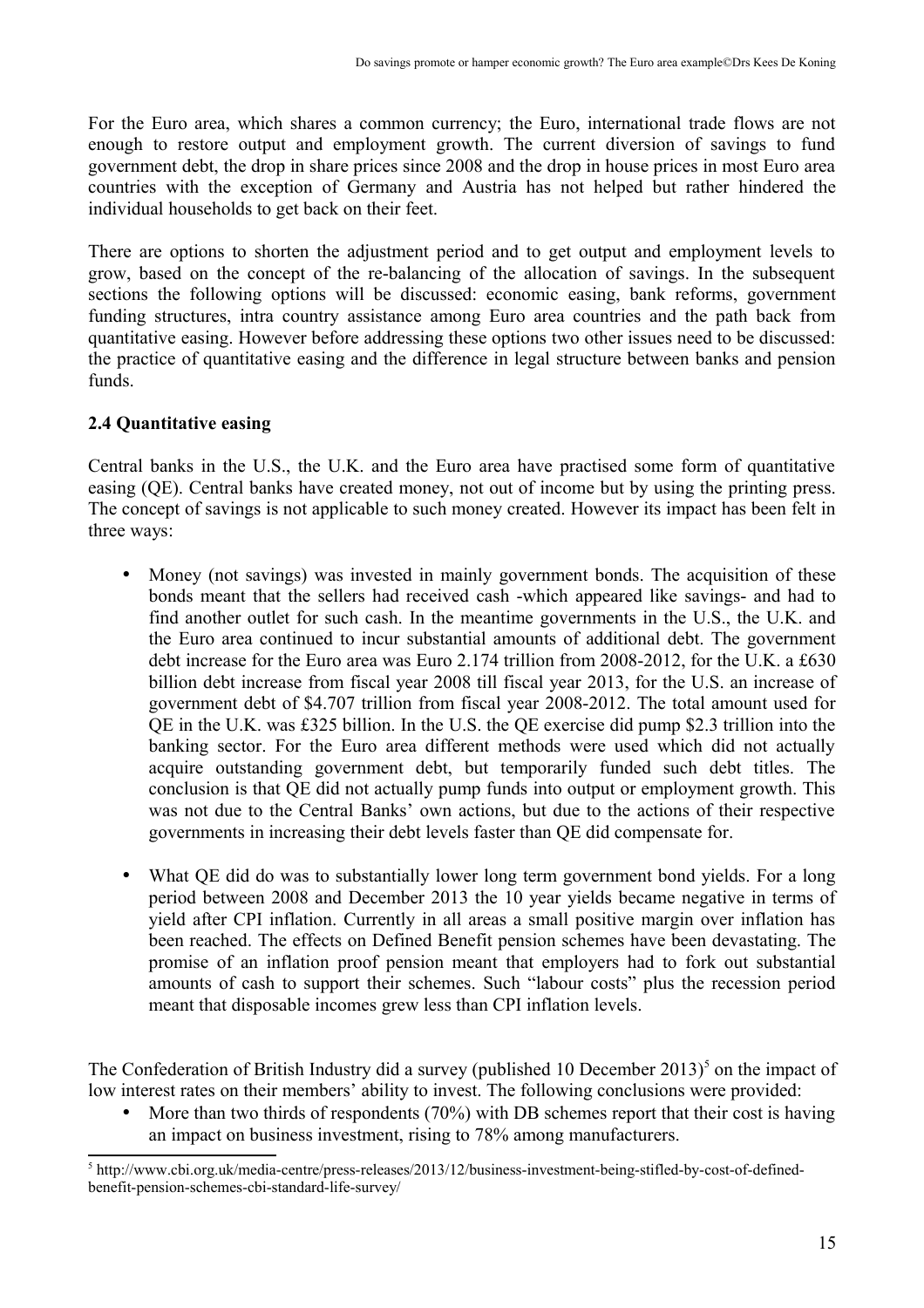- Almost half of respondents (46%) report that operating a DB scheme is restricting their ability to borrow with six in ten firms stating that employer debt regulations are hampering internal corporate restructurings, M&A activity and asset sales.
- However, DB provision seems to have stabilised following the upheavals of the financial crisis. The majority of businesses (64%) don't plan to make any changes.
- The cost of DB remains a massive challenge. The primary concern of respondents (97%) is the impact of market volatility on funding positions, with 84% reporting that the funding level of the scheme is a concern.
- The result is that nearly nine in ten businesses (88%) are concerned about the prospects of contributions going up in their next funding agreement with trustees.
- The number of respondents that are not satisfied with the Pensions Regulator's (tPR) dealings with their company has more than doubled (28% in 2012 from 12% in 2011).
- Eight out of ten businesses have yet to see a change in behaviour from tPR or trustees since the introduction of the new statutory objective – businesses are hoping the new code of practice will change this.

The conclusion is that QE transferred non-savings cash to banks and other institutions. This cash was more than absorbed by the increase in government borrowings in the two countries and one region. On a net basis no savings were transferred to either the consumers or the business sectors in the U.S., the U.K. and the Euro area. What did have an impact were the lower interest rates. However this impact was negative for larger companies which support DB schemes. Evidence in the United States, but also from other countries, has shown that SME's did generally not benefit either. Banks were reluctant to lend due to all the pressures from the regulators to increase their equity capital levels plus the hang-over from previous loan losses. QE was an ineffective tool to induce companies to produce more and for the consumers to consume more. Perhaps also Central Banks encounter limits in their abilities to steer savings into economic activities through their monetary policies.

#### **2.5 The participants in the savings allocation process**

One may wonder why a pension fund is generally not organized as a company, but as a foundation or trust fund. Banks, life insurance companies and mutual funds are -and nearly all have been- set up as companies. All four institutions allocate savings of the individual households to the various uses for such savings. Why should there be a profit motive for the latter and not for the pension funds or why are banks, insurance companies and mutual funds not organised like pension funds. What these asset allocation organisations have in common is that they all receive all their funds directly or indirectly from the collective of individual households. What they also have in common is that each organisation has to place the funds with various users; a government, a company or an individual household, the latter mostly for the purpose of mortgage lending. Shares, bonds, mortgage backed securities are instruments all of them use or have used as instruments to place their funds. Currency swaps are widely used if foreign assets are acquired. The only difference between a bank and the other institutions is not one of principle, but one of semantics. Banks can take deposits; officially the other entities only receive savings. Deposits are savings but with a specific time period attached, which really is a very minor difference.

The real question is: do banks do a better job if they are organised in a company structure or do pension funds trustees do a worse job as they are not organised as a company. The experience is that the write downs on doubtful debtors and the mis-selling scandals as well as the extra-ordinary remuneration levels for some bankers do not inspire confidence in the bank company structure. In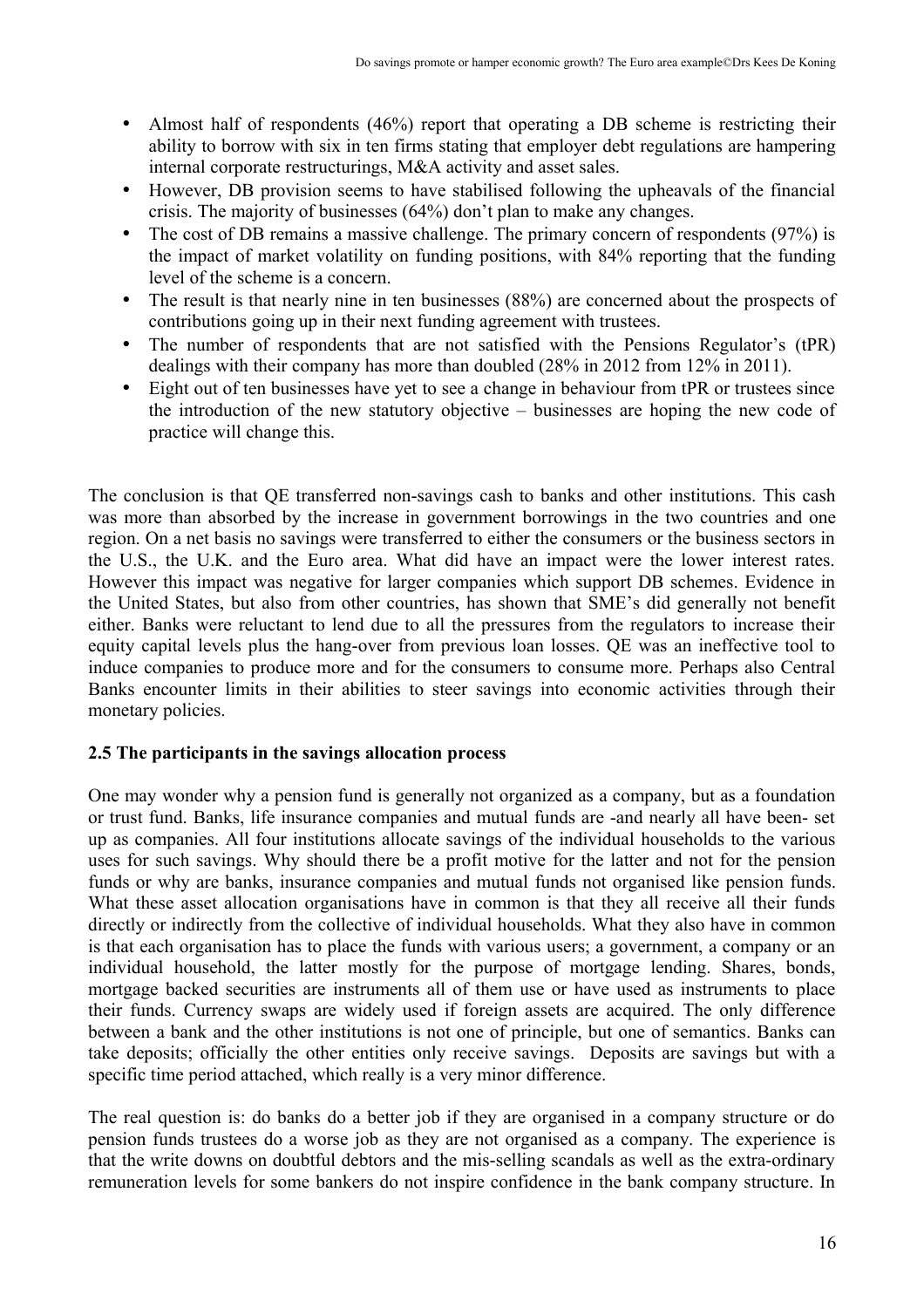general the collective individual households are the ones, who pay when things go wrong, not the bank managements or governments. In section 3.3 a suggestion is made for how to turn banks as companies more into banks as service entities to the collective of individual households.

What applies to banks equally applies to insurance companies and to mutual funds. It also applies to credit card companies and payday lenders to mention just a few of the other financial sector companies.

## **3. The way forward**

## **3.1 Introduction**

What comes out of all of the above is that the allocation of savings needs to be re-balanced from time to time; it needs to be managed. In the case of the U.S.' housing market, the free market principles did not lead to output and employment growth, but rather to the opposite economic position. Governments are generally not in the best position to re-allocate savings as they -as politicians who want to be re-elected- have a self interest in preserving their spending powers rather than lowering the costs of government operations. Governments' extensive use of diverting savings flows into funding past government deficits and their habits of borrowing short in order to lend long term to themselves do not serve economies well.

Central banks have also had difficulties in finding their appropriate role. Banking supervision has shown many flaws, which have now culminated in about \$130 billion in fines for the world banking sector and still counting. But who supervises the supervisors? The key process of Quantitative Easing, which in the U.S. at the time has taken over about 20% of U.S. government debt outstanding with the public and in the U.K. about 32% of the U.K.'s government debt, has not led to strong output or employment growth. Also the side effects of low and for a number of years below CPI inflation level of interest rates were not all positive. The bank bail-outs and the requirements to banks to strengthen their equity base do the opposite of what low interest rates are supposed to bring about: increased lending to companies, large and small. Fines paid to the regulators do not help economic growth either.

In my view the emphasis should be shifted towards the Collective of Individual Households -the Coin economic theory-. The households' ability to get their own income, expense and savings accumulation back under control, is quite astounding. However in their efforts individual households find regulatory and managerial obstacles on their path which they cannot overcome.

For the Euro area, which shares a common currency; the Euro, international trade flows are not enough to restore output and employment growth. This is notwithstanding running a surplus in goods trade with the rest of the world. The current diversion of savings to fund government debt, the drop in share prices since 2008 and the drop in house prices in most Euro area countries with the exception of Germany and Austria has not helped but rather hindered the individual households to get back on their feet.

There are options to shorten the adjustment period and get output and employment levels to grow, based on the concept of the need to re-balance the allocation of savings. In the subsequent sections the following options will be discussed: economic easing, bank reforms, government funding structures, cross-border assistance among Euro area countries and the path back from quantitative easing.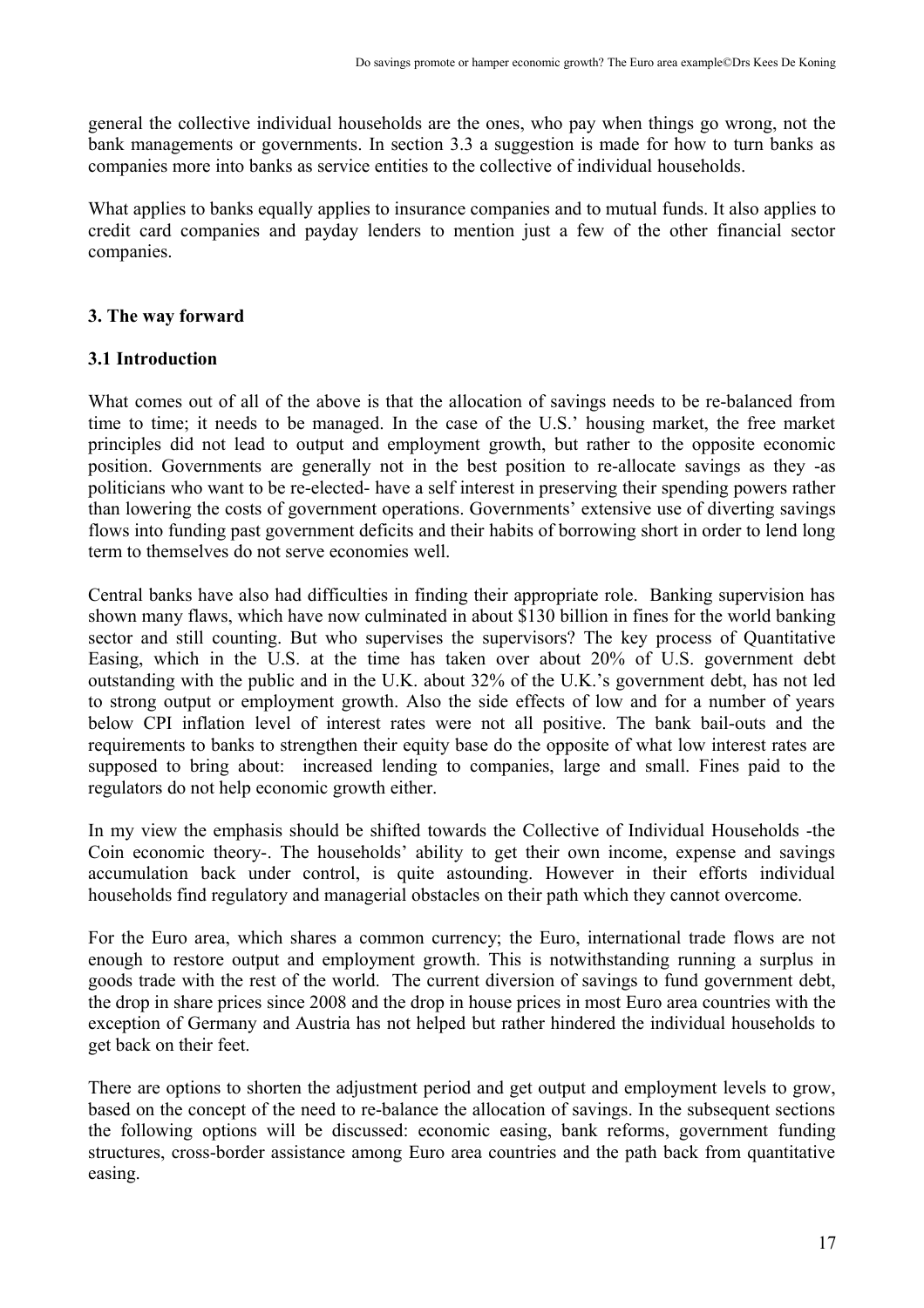The main aim of all these measures suggested is to get the collective of individual households to help themselves as this is the most efficient manner to run an economy. The main aim is to correct on a temporary basis the self destructive powers of an excessive allocation of savings made to a financial use.

## **3.2 Economic easing**

Individual households do not save with the purpose of seeing their savings destroyed by negative returns. Their aim is to see the economy grow so that savings benefit from the increased economic activity both by increased output and increased income levels.

In the above it has been explained that there are large volumes of savings allocated to uses which do not help economies grow.

If one studies the saving rate of the collective of individual households in the Euro area it has varied somewhat around 13.5% of individual households' income over the period since 2002. In the U.S. the accumulated net worth of individual households is about 4.5 times annual GDP. In the Euro area there are no recent precise data on this but with a savings rate of 13.5% over a longer period of time, the total net worth of Euro area individual households is likely to be below the U.S. level but highly likely to be a low multiple of the Euro area's GDP.

Economic easing can be defined as the process of channelling savings away from the financial use and to its economic one.

In countries like The Netherlands the pension reserves stand at 156% of GDP and in other Euro area countries like France and Germany the insurance technical reserves are all very substantial. The richer countries do not lack savings, but they do lack mechanisms to channel such savings to an economic use.

An economic easing scheme can be applied domestically as well as cross border between countries in the Euro area.

# **3.2.1 Example of a domestic scheme: The Netherlands**

In the Netherlands the pension funds have accumulated funds to the extent of 156% of GDP in 2012 according to the Towers Watson Global Pensions asset study<sup>6</sup> 2013. This amounts to Euro 935 billion. The OECD in their Better Life statistics<sup>7</sup> noted that in the Netherlands the average disposable income per household in 2012 was Euro 33,200 with the top 20% receiving Euro 62,648 and the bottom 20% Euro 14,563 on average. With slightly over 7.5 million households in the Netherlands the total disposable income is close to Euro 250 billion.

To achieve the objective of transferring some savings from a financial use to its economic one, the collective of pension funds could be asked to spend Euro 7.5 billion a year, which is less than 1% of their savings, as an economic use injection for the benefit of its savers. The Euro 7.5 billion translates in about Euro 1, 000 per pension saver and beneficiary. If this amount is paid out equally to all pension savers and beneficiaries, it will benefit the lowest 20% income group with a 6.87%

<sup>6</sup> http://www.towerswatson.com/en-GB/Insights/IC-Types/Survey-Research-Results/2013/01/Global-Pensions-Asset-Study-2013

<sup>7</sup> http://www.oecdbetterlifeindex.org/countries/netherlands/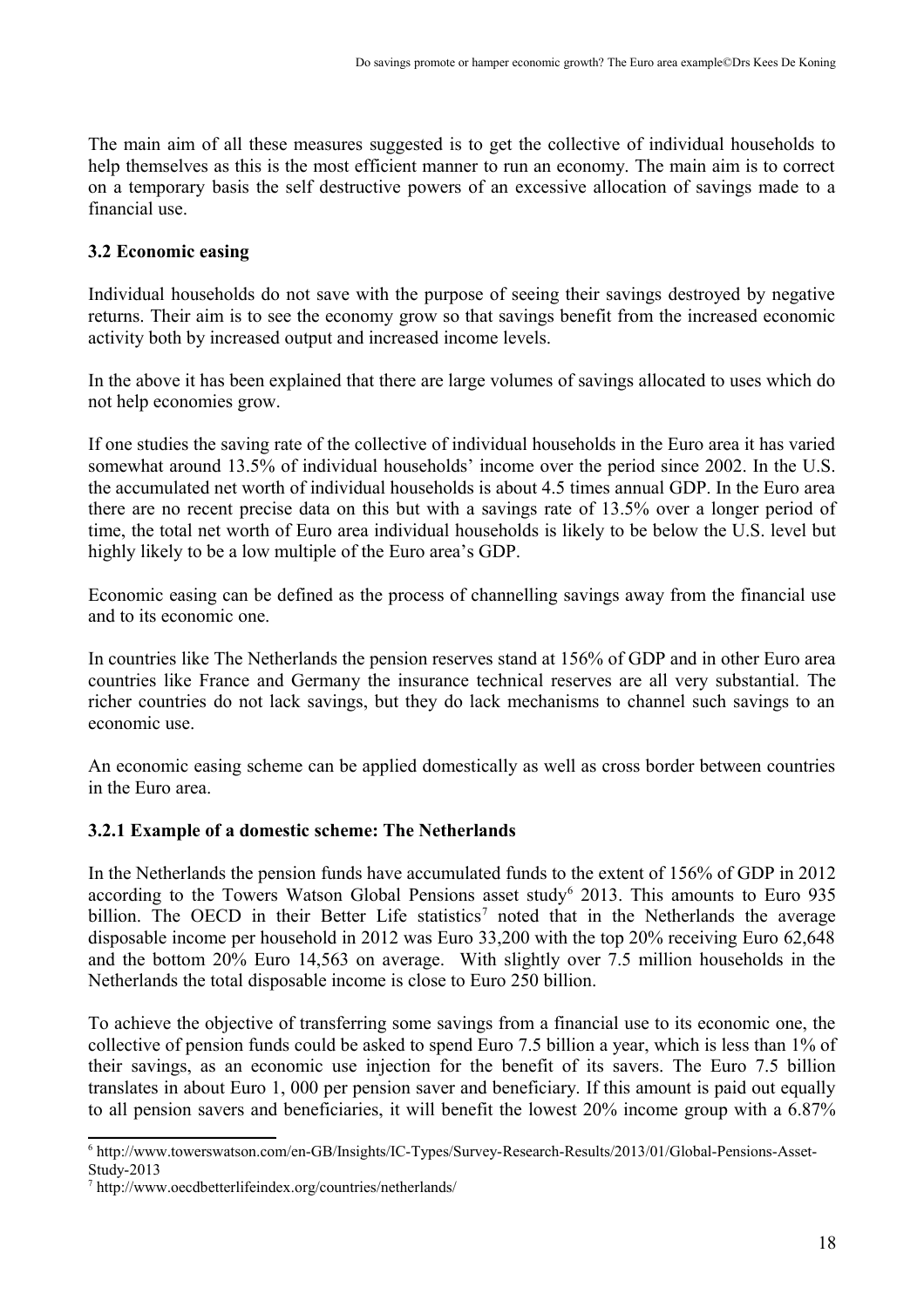income injection, the average income group with a 3% income injection and the highest income group with a 1.6% income injection. If the Dutch government agrees to allow this payment to be made tax free, it will create the maximum economic impact.

If the Dutch pension savers are requested to use these funds for consumption spending rather than turning them back into financial savings, a boost to domestic demand will be created which will have multiplier effects for the manufacturing and service sector industry. If such injection is followed up in subsequent years (probably for no longer than two or three years) and entrepreneurs know that such stimulus will be continued till the Dutch economy is back to its long term growth potential, than the multiplier effects will be the strongest. With increasing output and more job opportunities the Dutch government's tax revenues will increase without any change in tax rates. The Dutch government will also need fewer savings to fund its deficit, leaving more savings available for economic purposes. Banks will experience a lower level of doubtful debtors among its customer base and the outlook for the housing market becomes more positive as more households will be in full employment.

Why would the Dutch pension funds wish to participate in such action? Firstly pension funds benefit if companies do better as share prices will increase. This is a financial gain, but one based on real output growth rather than being based on speculation only. Secondly more people will want to save with the pension funds as such economic easing exercise can be repeated whenever the savings allocation pattern gets out of balance again. Finally the Dutch government could issue a short-fall guarantee in case the share price increases would not cover the paid-out amounts, based on the 10 year government bond yield developments. Such settlement could be made three years after the start of the economic easing exercise. It is unlikely that pension funds will have cash-flow problems as a result of these pay-outs as their dividend and interest received will certainly be more than 1% of their portfolio. However to ease the cash-flow considerations, the pay-out could be staggered into two semi-annual payments of Euro 500 each. Furthermore the ECB could via the Dutch Central Bank (DNB) make short term funds available to those pension funds, which experience temporary cash-flow problems. The aim is to avoid having to sell financial assets for supporting economic easing.

# **3.2.2 A cross-border scheme in the Euro area.**

The European central bank (ECB) has as one of its main tasks to protect the value of its currency: the Euro. Cross-border economic easing would be one of the best ways to do so for Euro area countries. What the ECB has currently done is exchanging government bonds of various Euro countries into Euro loans for liquidity support. Such support has the same draw back as quantitative easing: it creates liquidity in the financial savings markets, but does nothing for individual households.

 A better alternative would be to create a transfer mechanism to get some financial savings back to an economic use. This could be achieved as follows: the ECB borrows in the international financial markets by issuing ECB bonds. Such activity does not create money, but transfers money from one type of savings to another. As an example take the case of Spain: the proceeds of such bonds are transferred from the ECB to the Bank of Spain, Spain's central bank. The concept is that Spain's central bank will organise a distribution of the proceeds over all 17.4 million Spanish households. Again the principle of an equal amount of cash for each household could be applied. This will help the lower income level households more than the more affluent ones. It makes economic sense.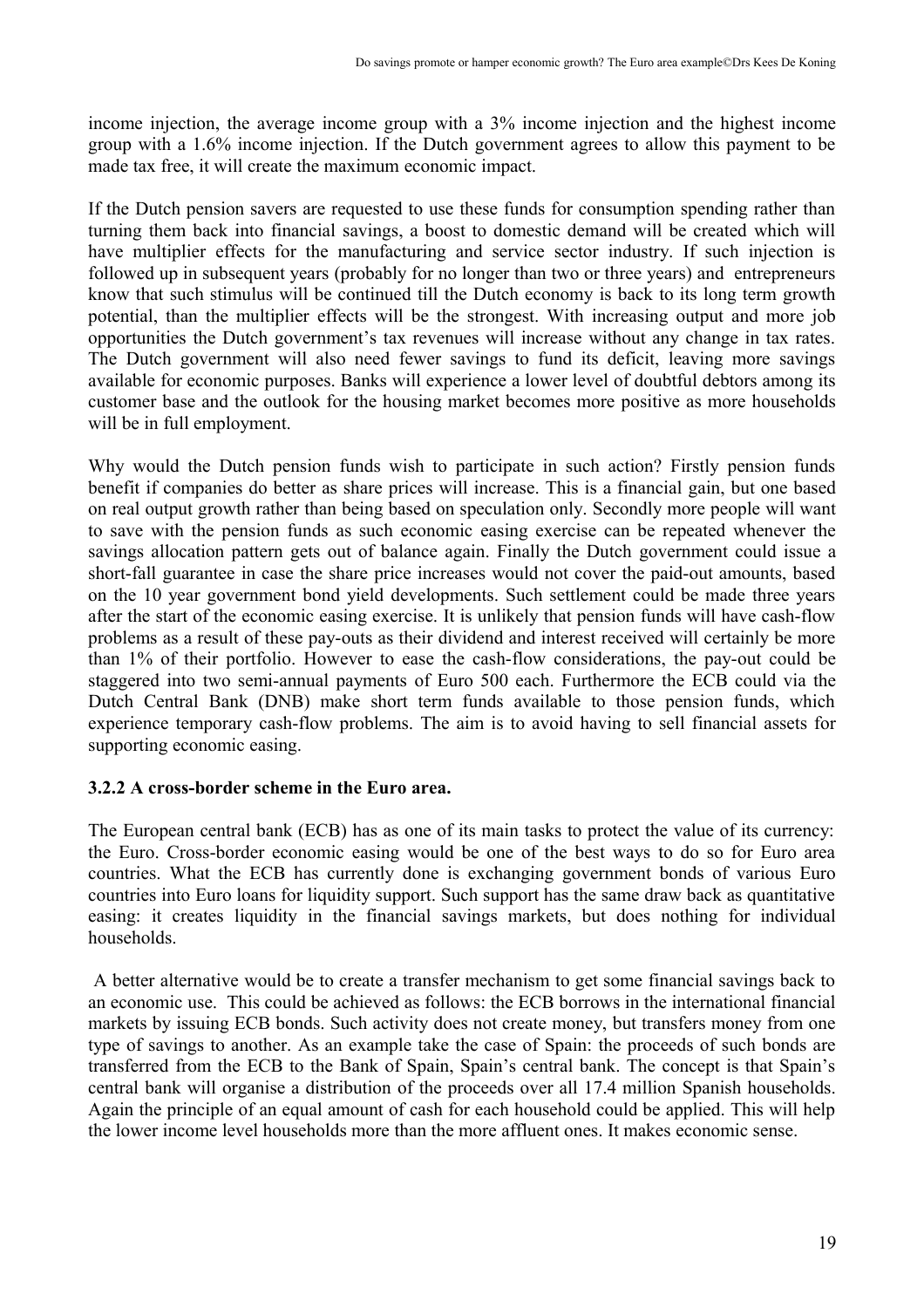In Spain the current average net household income level runs at Euro 23,123 in 2012 according to INE, Spain's national statistical office<sup>8</sup>. This is practically 10% less than the 2005 level. To kick start the economy a cash injection of 4% in year one over the average net household income, followed by a lower percentage a year later, would probably be the best approach. Again one fixed amount of Euro 925 per households would best be paid to all households, which helps the lowest 20% of the households the most and the top 20% the least. Total costs Euro 16.1 billion in year 1. Again the best approach would be to allow this amount to be paid tax free. The Euro 16 billion is a fraction of Spain's government deficit of Euro 109 billion over 2012, but such deficit has had no lasting impact on unemployment levels as it did not deal and could not deal with the substantial deterioration in individual households' average income developments. Cross-border economic easing can make the difference.

The pay back could be arranged out of general tax receipts over a ten year period including a two year grace one. The outstanding loan could be paid back in equal instalments over the remainder eight years. Of course, the expectation is that with the multiplier effects tax revenues will increase, without having to change the tax rates. For Spain it does not count as government debt as the Spanish government has not incurred a government deficit to fund this transaction. It is in effect a collective individual households' debt to be repaid out of the tax income generated out of the increased economic activities of the working population.

The ECB could issue 10 year index-linked bonds. Such bonds could be linked to the average inflation rate in the 17 Euro area countries. Such bonds have two advantages over fixed rate bonds. Firstly the ECB makes use of a combined inflation rate from the 17 countries sharing the Euro as their currency. Secondly the ECB reduces the risks to all type of investors -institutional or privateto see the values of the bonds fluctuate strongly in case the Euro interest rate based on the average inflation rate has to be increased. Especially institutional investors will benefit from this as their mark-to-market accounting method will not show substantial losses when interest rates rise. For both institutional and private investors the positive yield over inflation will bring in a cash flow which is more likely to be used in an economic use rather than being kept as a financial saving.

The ECB could repeat the transfer of savings from a financial use to an economic one for other Euro area countries, if needed. This could be done especially for those Euro area countries which lack the financial resources accumulated in pension funds and life insurance companies.

As a method it will bring home the message to all Euro area citizens, that the ECB is not only there to maintain the value of the Euro, but also to stabilise Euro area economies as and when a rebalancing of an allocation of savings is needed. The Euro as a currency will be strengthened, but not unimportantly, Euro area citizens will experience a direct benefit from being a citizen in one of the Euro area countries.

# **3.3 Banking reform**

Many steps have already been taken to make the ECB have more influence over the solidity of the banking sector in the 17 Euro area countries. An ECB based regulatory authority is to be established in 2014. The chairperson has already been appointed. A bank-bailout fund will be established with bank contributions stretching over a period of ten years.

In a previous section the question was already raised why pension funds have a different legal structure than banks and life insurance companies.

<sup>8</sup> http://globaleconomicanalysis.blogspot.co.uk/2013/11/spain-household-income-drops-10-to-2005.html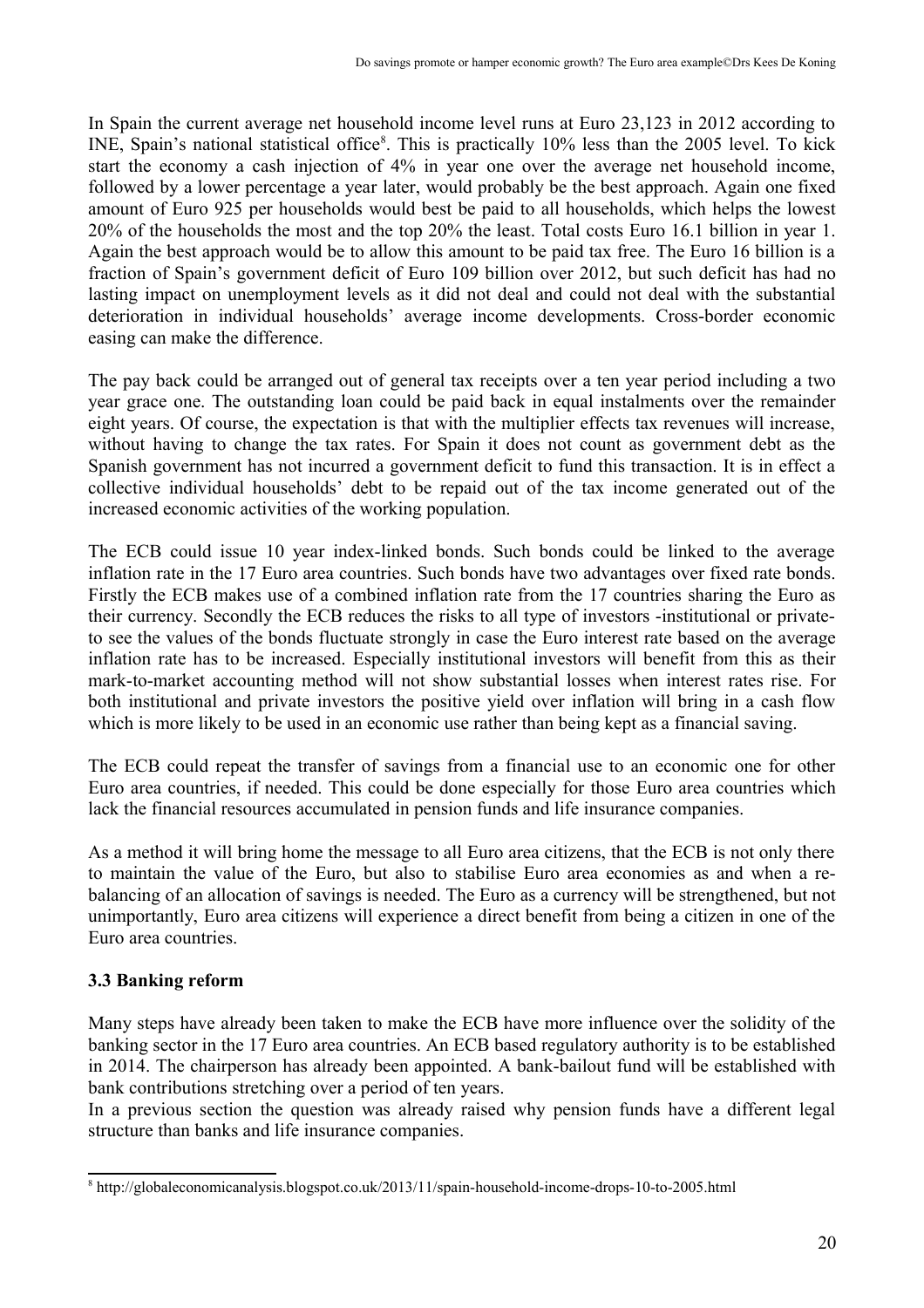The U.K. Pension Regulator formulates the role and responsibility of a trustee as: "It is the trustees Board's legal duty to make sure that the right processes, systems, people and procedures are in place to manage the (pension) scheme, its investments and the risks that can arise."

Is it not striking that the Board of a bank has the same responsibilities as those just described for the trustee Board of a pension fund. Why is it than, that a Board of a bank has only to report to its shareholders meeting rather than to all fund providers?

In the discussions about banking reform it has already been agreed and even practised like in the case of Cyprus, that other groups rather than the shareholders should feel the pain if the Board of a bank has made serious mistakes. For instance it has been agreed that subordinated debt holders as well as large depositors should pay for the mistakes of bank managements. This all with the aim to avoid another series of government (or rather more precisely the collective of individual households) supported bail-outs. It is illogical to share losses without having any say and responsibility over the decisions taken. Losses made by banks are as serious as losses made by pension funds.

My suggestion is to gradually convert banks to something more similar to pension funds. This can be done by turning banks more into saving entities with an economic purpose. If one introduces three different risk categories: shares, subordinated bond and large deposits than it should be logical that the rewards warrant a different level of remuneration for each category, but there should be no difference in the date of payment. Bank profits should not be assessed before profit distribution, but after all risk categories have been paid, including shareholders. Assume shareholders receive a fixed interest rate over their shares, payable annually: than such shares are in effect turned into perpetual bonds of the highest risk category. The principal amount of the bonds may be lost but as long as the bank exists it has to pay out such income flows before declaring its profit levels. Subordinated bonds are the second risk taking category, but of a lower risk category. Therefore the interest applied should be slightly lower than for "shareholders". Thirdly large depositors should be made aware that their money is also at risk and therefore their interest compensation needs to reflect this. Banks should be forced to publish these interest rates on their websites for all to see. For small depositors most countries already offer a protection scheme in case a bank fails.

Banks should no longer have "shareholder" meetings, but "risk" holder meetings where all risk holders are represented. The need for additional buffer funds will show up in the "price" of shares and subordinated bonds on the stock markets as and when they start trading below par.

The new Volcker rules will mean that the chances of banks dealing for own account will be severely curtailed. The real beneficiaries will be the risk stakeholders as under the old system the risk division between the collective individual households who provided the funds and the dealers who put these funds out at risk was usually: a gain the dealer wins; a loss the savings providers lose.

#### **3.4 Government funding structures.**

This section is more generally applicable than just for Euro area countries. All governments which borrow in the capital markets do so to fund expenditure that exceeds their government revenues. Such deficit funding rarely creates a cash-flow for a government in subsequent years. In the above it was highlighted that governments generally do not behave as ordinary borrowers. They continually roll-over debt on basis of a maturity mismatch. No ordinary household -either as an individual or as a company- could arrange such type of borrowing.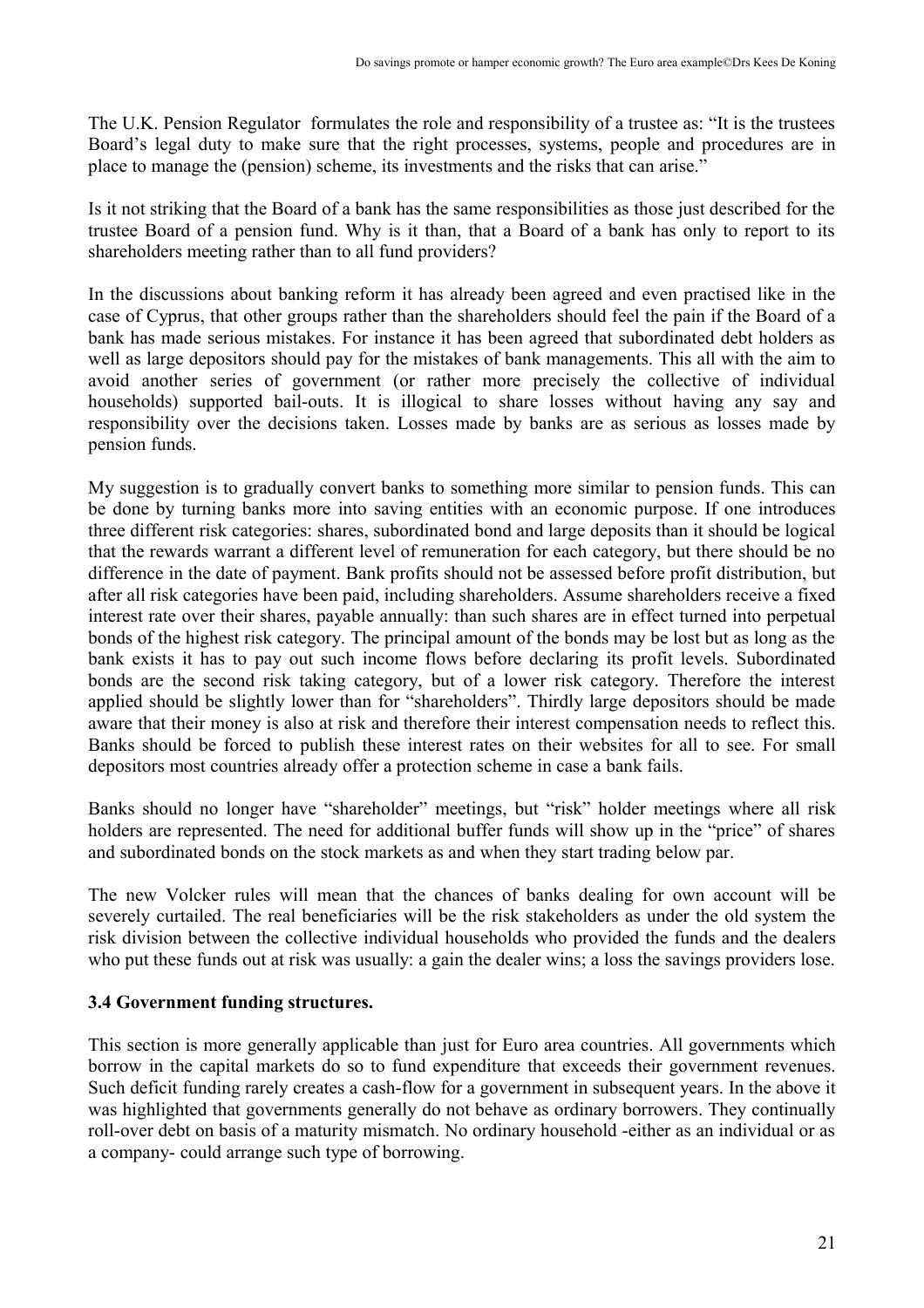For the fund providers -the savers- there are a number of risks involved. The first risk is the accounting risk. The regulators have decided that government bond values can only be assessed on a day by day value base which is the mark-to-market method. For individual holders of government bonds such accounting method makes no difference: one may decide to keep the bonds to maturity, accepts the interest rate paid over such bonds and does not worry that there may be other bonds in the market which pay a higher interest rate. On the other hand for personal cash flow reasons one may sell the bonds. For banks and pension funds however, such accounting methods are supposed to be essential in reflecting fair values of assets and liabilities and of future cash outflows and inflows.

The second risk is the risk of inflation. What matters for individual households and thereby for companies supporting Defined Benefit schemes as well as for pension funds and life insurance companies is whether the interest rate covers the depreciation/appreciation risks to the value of a bond as a consequence of the effects of CPI inflation rates?

What government bonds should reflect but currently do not reflect is that the collective of savers have no option but to stay invested in government bonds for at least 70 or 80 years as any shorter period would imply collective economic suicide. On top of this the practice of quantitative easing created the situation that savers had to compete against central banks. The latter created money at no cost to these banks. Each government, which depends on savers to provide it with the cash to cover their debts, would know that the higher the debt level, the longer it will take to pay off such debt and the longer the commitment of the savers need to be to help out governments.

Governments require all other financial institutions, such as banks and pension funds to have clear cash in and outflow analyses over the total period of their commitments, however governments fail to practise for themselves what they preach for others.

How can a one day sales price of a ten year bond reflect a fair value for an uncertain 70 or 80 year obligation? How can quantitative easing by central banks be called "fair" as the zero costs of money to the issuer does not compare with the economic act of giving up consumption in order to save for a future expense? Why do governments not recognise that their use of savings is to a very large extent a financial use and does not add to income or output growth after the initial year of spending such savings? Why is it that governments have difficulties in accepting that economic risks to the individual households: the risks to their real -after inflation- income levels, affect the economic performance of a country? Why do governments not issue all their debt in index-linked bonds? Such action would prevent that incomes out of individual households' savings will be negatively affected over the whole period of funding i.e. 70 or 80 years. It would do away with the question of fair value as a fixed reward over the prevailing inflation rate is always fair. It may create some difficulty for actuaries as future incomes and expenses for pension funds cannot be discounted at a fixed rate, as there will be no fixed rate: the rewards for savings will be a continuously floating rate based on the CPI inflation levels plus a fixed margin.

Perhaps Parliaments will have some time to discuss such questions as they are vital to an economy.

#### **3.5 Pension funds contributions to economic growth**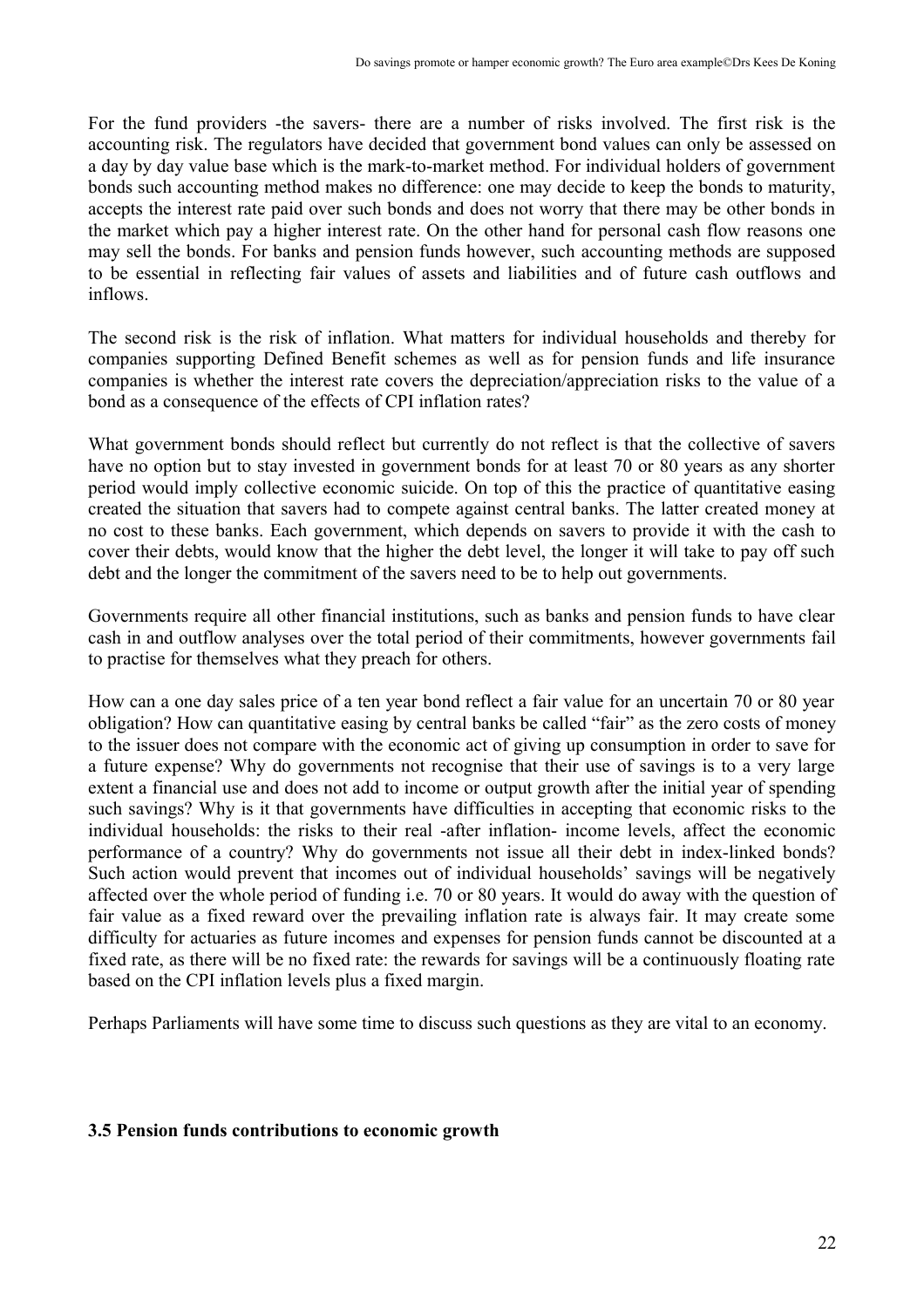Pension funds, acting as savings institutions, have grown in importance in many countries, but especially in the U.S., the U.K., Switzerland, the Netherlands, Australia and Canada, where apart from Canada, they have all reached a savings level equal or over annual GDP levels of their respective country.

Such mass accumulation of savings does require serious thoughts about the impact of such savings on output and employment growth.

Pension regulators seem more worried that each fund has the reserves to pay the committed amounts to each fund's future pensioners, rather than encouraging these pension funds to act collectively in the interest of an economy. In the previous sections it has been spelled out that imbalances can arise in which financial savings grow rapidly, but the economic use of such savings is negligible. Hopefully pension regulators do not only focus on fair value accounting, based on the wrong maturity of government debt, based on savings allocations to shares, which have no relation to the funds received by companies and based on the notion that individual households need to save more otherwise their wish to live relatively happily in retirement cannot be fulfilled.

Perhaps, pension funds themselves individually and collectively through their pension federations and in concert with the pension regulators could study the savings flows and see when a rebalancing of such flows is required.

## **3.6 The path back from quantitative easing**

Quantitative easing has taken place in the U.S., the U.K. and in a more indirect way in the Euro area. Central banks are now owners or in the case of the ECB stake holders of a substantial share of outstanding government debt. Central banks were never created to print money to fund government expenditure. They more than any other organisation were entrusted with the task to maintain the values of their respective currencies and to supervise the financial system with the aim to encourage economic growth and full employment.

To arrange for the portfolio of government bonds to be released back to the private markets a few principles may be taken into account.

Firstly the cause of the latest financial crisis in 2008 was the extensive home mortgage lending to individual households in the U.S. and the subsequent selling method through mortgage backed securities for which the sellers did not maintain a market. The latter shows the typical financial markets trading mentality: in good times we gain, in bad times individual households lose.

In 2001 it was mainly the dot.com bubble which was to blame for the short recession.

The latest financial crisis seriously affected individual households. Therefore a main role for central banks is to take measures which avoid the excessive home mortgage growth. The national home mortgage portfolios were not created by a single bank, though some were more aggressive than others. The portfolio was created by the collective of banks in the U.S., and in Spain for instance. Therefore, as pointed out in section 2.3, a warning system could have been put in place when more than 65% of the increase in mortgage lending went into house price rises rather than in new construction. Such warning system could work not by raising interest rates, but by making mortgage lenders pay for the excess lending. Such system can be quite simple: it can be a traffic light system to the mortgage providers. Green is the light for: keep lending; amber for slow down or you will face speeding fines and red for speeding fines, which will be assessed per lending institution on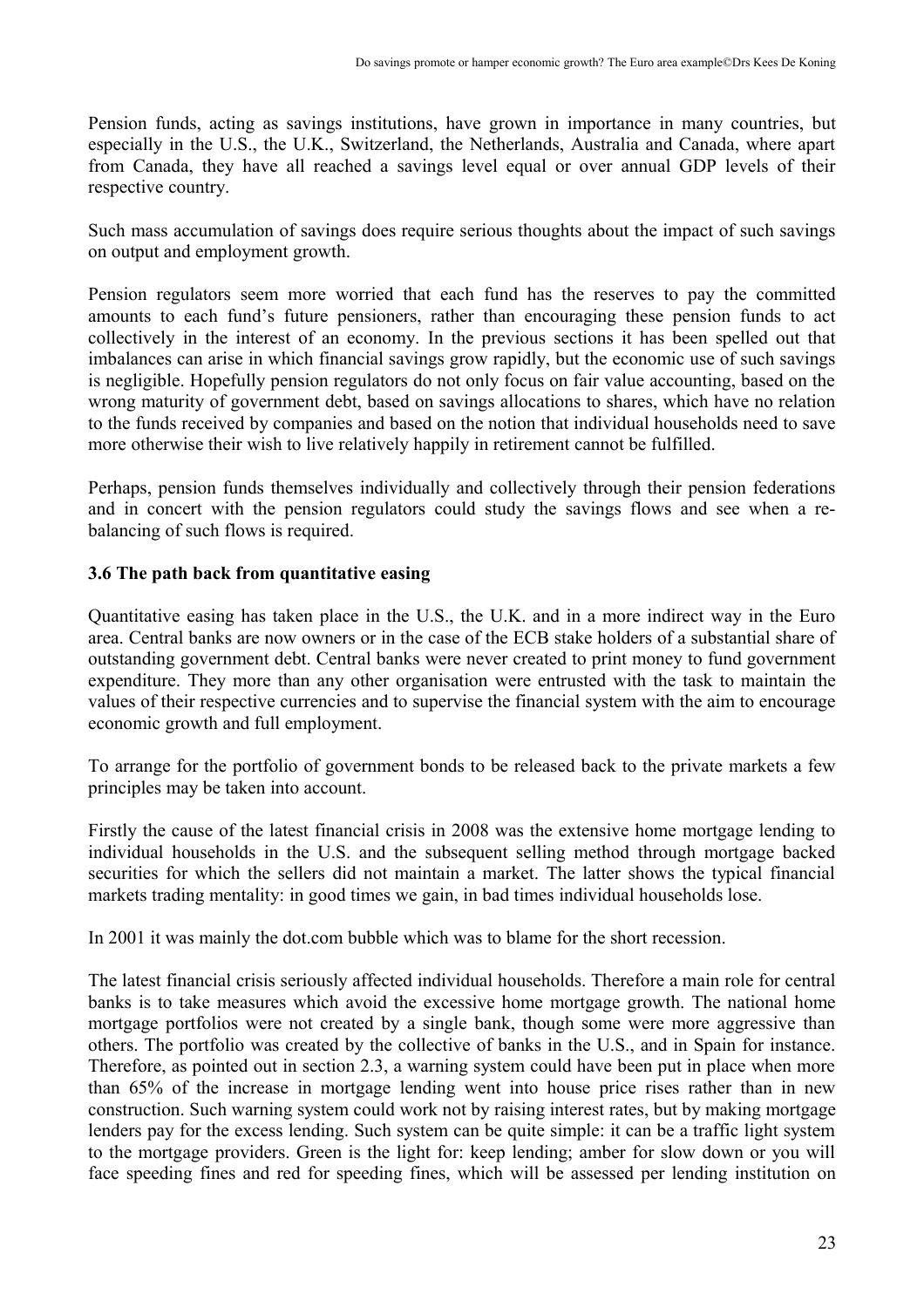basis of their incremental home mortgage activities. The same warning system should be applied to investment banks, which refuse to maintain a market in their financial products sold.

The traffic light system avoids individual households overstretching themselves in their borrowings. It also avoids a contagion effect to all market participants including real sector companies and individual households which are the ones who to have to pay more as a consequence of the higher interest rates for their borrowings. Thirdly it avoids banks to have to write off a sizeable portion of their loan portfolios in future years. The latter hinder their lending capacity for economic purpose activities.

It is generally accepted that prevention works better than a cure.

The cure chosen by central banks was quantitative easing. The consequence was a serious lowering of interest rates, which worked well for those who had financial assets, like hedge funds, but much less well for pension funds and life insurance companies and indirectly for companies which supported and still support Defined Benefit pension schemes. Pension funds and life insurance companies not only have financial assets, but also future liabilities. When a promise of an inflation proof pension pay-out has been promised -a promise which governments widely practice for their own civil servants and members of parliaments- than the liabilities require an above inflation revenues flow over the assets. The only way to ensure such above inflation rewards is to change the debt portfolio of the largest borrower in a country with the longest maturity schedule: government debt. In the U.S. and in the U.K. both governments have issued index-linked (also called inflationlinked) government bonds. In the Euro area France, Germany and Italy have done so.

To avoid the mark-to-market losses, which are inevitable for existing fixed rate government bond portfolios as soon as interest rates have been raised, the central banks can make a debt swap with the government debt issuer in order to turn the currently held fixed rate portfolios into inflationlinked government bonds. The latter bonds are much more in character with the long term funding needs of governments and reduce the risks to the long term bond holders such as pension funds and life insurance companies. If one takes a 1% over CPI inflation as a benchmark for a 70-80 year government debt obligation than for the U.S., the U.K. and for the Netherlands than the evidence suggests that for nearly every year over the last 25 years, such inflation-linked bonds would have been cheaper for the respective government and thereby for the collective of individual households.

#### **4 Conclusions**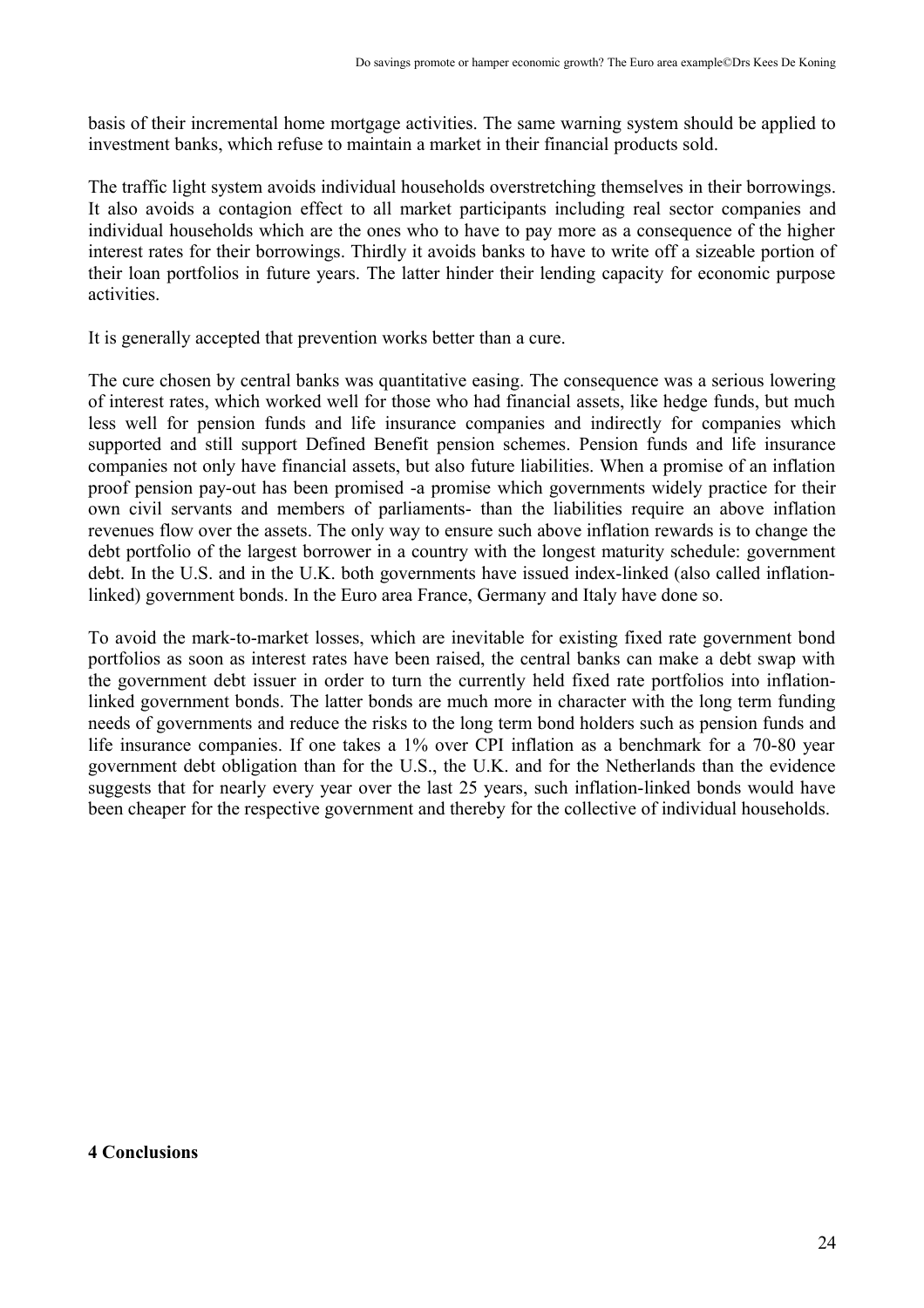The question was asked whether savings promote or hamper economic growth. This paper has analysed savings from the perspective of savings made available to individual households and to goods and service sector companies for consumption and production purposes. It has separated the financial sector from the service sector as the financial sector institutions allocate savings over various uses on behalf of the collective of individual households. This allocation process has not been a smooth one.

Governments do not behave like ordinary borrowers. Firstly, they and they alone among all households, can raise their own income levels by increasing tax rates. Secondly their accumulated debt levels are funded not on basis of an expected future cash flow over the whole period that the debt will be outstanding, but on basis of short term borrowings which fund long term lending needs. No other household can borrow in such manner. Thirdly the combination of short term funding and long term debt exposure creates serious risks to the collective of households, especially the risks of below inflation yields over government bonds and the risks of mark-to-market assessments when interest rates come down and go back up again. The latter risk is not based on the full maturity of the exposure but only on a short period of it. Therefore the mark-to-market assessment provides the wrong guidance to financial sector institutions, which are forced to apply such accounting rules. Issuing a much larger volume of inflation linked government bonds will reduce such risks.

 Finally government debt outstanding for longer than a year rarely creates a cash flow for the government. Its use of savings after the initial one year of spending becomes one of a financial use of savings rather than an economic one. Its use of savings makes it impossible to allocate such savings to economic growth opportunities created by either the company sector (supply) or the collective of individual households for increasing demand levels.

When companies raise funds from the stock markets, they usually do this to fund their operations: an economic use of savings. However when trading starts among the market participants savings are used to help increase share price rises and savings are lost for those market participants who sell below the buying price. In both cases a company does not get a penny more. Such use of savings is, just like government debt outstanding for over a year, a financial use of savings as no funds are transferred to the company itself. The price quoted bears no relation to the demand for funds from a company. It is a financial price rather than an economic one.

The third element is the funding of homes, especially when borrowed funds are used. In the above it was made clear that such use of savings can from time to time be made to enhance house price rises far above CPI inflation levels. Economically speaking such price rises do not reflect supply and demand as the money used far exceeds the costs of building new homes. In 2005 and 2006 65% of all savings allocated in the U.S. to the national housing market were not used for increasing the supply of homes, but for increasing the prices of existing homes. Such allocation of savings was yet another example of a financial rather than an economic use of savings.

The conclusion is that the savings allocation process can proceed in one direction for too long, like in the case of the national mortgage portfolio in the U.S. and the house building programme in Spain. Economic growth does not take into account government debt levels and its funding structure; it does not take into account share price drops and rises and it does not take into account house price rises above or below CPI inflation levels. However all these changes affect the savings allocations. The distinction between a financial use and an economic one of savings helps to make clear that there are periods that the financial use absorbs far more than is good for a continuing economic growth pattern and for full employment.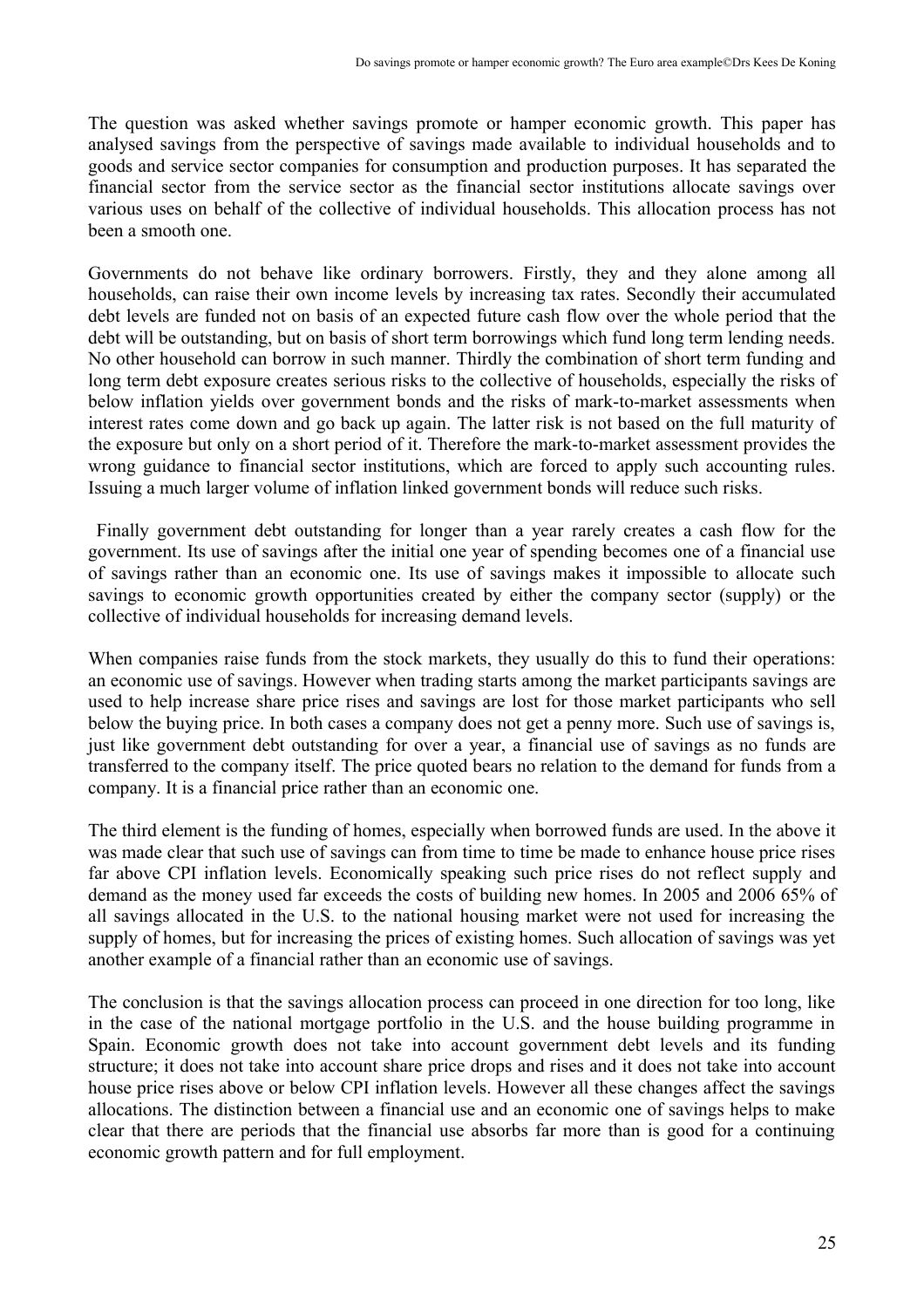In the above a number of options were developed of how to temporarily change the allocation of savings towards a more economic use. Economic easing was elaborated upon, both the domestic variant with the help of the local pension funds industry, or the international variant with the help of the ECB for the Euro area countries. A traffic light system was explained for curtailing a too rapid growth in lending for house buying purposes. The need for more inflation-linked bonds was set out as a way out of the position caused by quantitative easing. Finally the banking sector was focussed upon as its profit motives and shareholder structure does not tally with the risks that individual households run on the banks. Shares could be turned into perpetual bonds of the highest class of risk, whereby "dividends" are payable before a profit assessment of banks. Shareholder meetings should become "risk" holder meetings.

Drs Kees De Koning Chorleywood, U.K. 27<sup>th</sup> December 2013 E-mail: keesdekoning008@hotmail.com

**References**